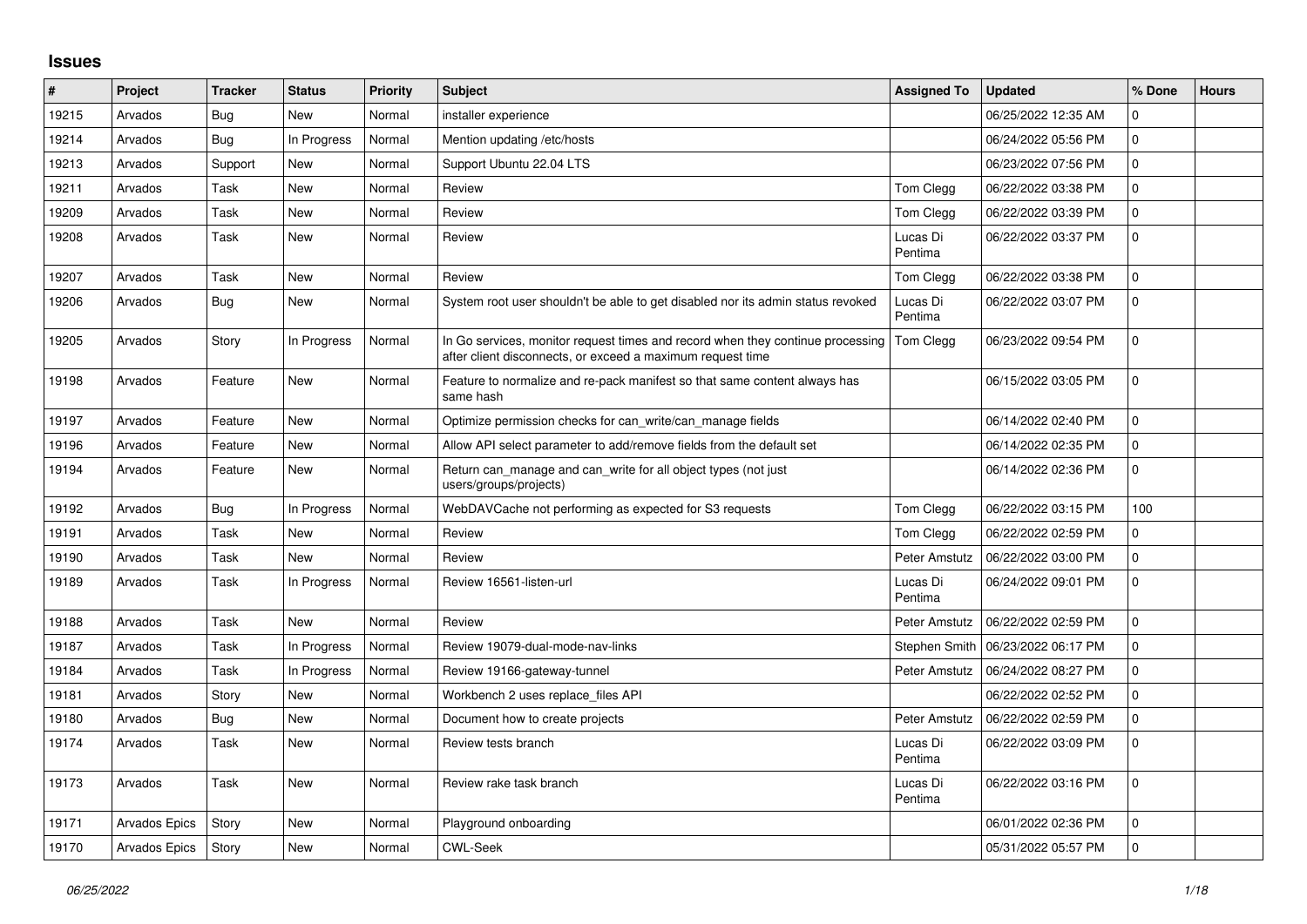| #     | <b>Project</b>         | <b>Tracker</b> | <b>Status</b> | Priority | Subject                                                                                                                  | <b>Assigned To</b>  | <b>Updated</b>      | % Done       | <b>Hours</b> |
|-------|------------------------|----------------|---------------|----------|--------------------------------------------------------------------------------------------------------------------------|---------------------|---------------------|--------------|--------------|
| 19166 | Arvados                | Feature        | In Progress   | Normal   | Container shell support for SLURM and LSF dispatchers                                                                    | Tom Clegg           | 06/24/2022 08:27 PM | 0            |              |
| 19163 | Arvados                | Task           | New           | Normal   | Write rake task                                                                                                          | Peter Amstutz       | 06/22/2022 03:16 PM | 0            |              |
| 19162 | Arvados                | Task           | <b>New</b>    | Normal   | Add tests                                                                                                                | Peter Amstutz       | 06/22/2022 03:09 PM | 0            |              |
| 19160 | Arvados                | Task           | New           | Normal   | Review                                                                                                                   | Peter Amstutz       | 06/22/2022 02:00 PM | 0            |              |
| 19154 | Arvados<br>Workbench 2 | Story          | New           | Normal   | Sharing dialog improvements followup                                                                                     | Lucas Di<br>Pentima | 06/22/2022 02:59 PM | 0            |              |
| 19150 | Arvados                | Feature        | <b>New</b>    | Normal   | arvados-server install -type=test -test-suite-user=X` should add user X to<br>docker and fuse groups                     |                     | 05/20/2022 05:53 PM | 0            |              |
| 19143 | Arvados                | Bug            | In Progress   | Normal   | Display 'Workflow' records in the Project listing                                                                        | Peter Amstutz       | 06/22/2022 03:09 PM | 33           |              |
| 19142 | Arvados                | Task           | New           | Normal   | Workbench 2: Avoid loading "mounts" section in the "Project" or "All process"<br>view                                    | Lucas Di<br>Pentima | 06/22/2022 03:26 PM | 0            |              |
| 19140 | Arvados                | Feature        | <b>New</b>    | Normal   | Document a process by which you would set up a service account                                                           |                     | 06/07/2022 06:27 PM | 0            |              |
| 19139 | Arvados                | Bug            | New           | Normal   | Regular users should not be able to create user records; creating a user does<br>not make admin the "owner" of that user | Lucas Di<br>Pentima | 06/22/2022 03:38 PM | 0            |              |
| 19132 | Arvados Epics          | Story          | <b>New</b>    | Normal   | Versioning registered workflows                                                                                          |                     | 06/15/2022 02:51 PM | 0            |              |
| 19131 | Arvados<br>Workbench 2 | Feature        | New           | Normal   | Sharing URLs/Links: Allow the user to attach a personal note                                                             |                     | 05/24/2022 06:39 PM | 0            |              |
| 19121 | Arvados                | Task           | <b>New</b>    | Normal   | Review                                                                                                                   | Peter Amstutz       | 06/22/2022 03:25 PM | 0            |              |
| 19117 | Arvados                | Task           | New           | Normal   | Review                                                                                                                   | Stephen Smith       | 06/22/2022 02:53 PM | $\mathbf{0}$ |              |
| 19091 | Arvados                | Feature        | New           | Normal   | Managed property to assert valid unix username                                                                           |                     | 05/02/2022 04:48 PM | 0            |              |
| 19089 | <b>Arvados Epics</b>   | Task           | <b>New</b>    | Normal   | Cross-federation filter groups                                                                                           |                     | 05/02/2022 04:49 PM | 0            |              |
| 19088 | Arvados                | Feature        | In Progress   | Normal   | Expose properties as S3 tags in keep-web                                                                                 | Tom Clegg           | 06/24/2022 02:15 PM | 0            |              |
| 19086 | Arvados                | Feature        | New           | Normal   | Can provide input JSON/YAML when launching a Workflow as an alternative to<br>the input form                             | Peter Amstutz       | 06/22/2022 02:53 PM | 0            |              |
| 19082 | Arvados                | Feature        | <b>New</b>    | Normal   | Scale default keep cache request with cores or RAM request                                                               |                     | 05/04/2022 03:19 PM | $\Omega$     |              |
| 19081 | Arvados                | Bug            | In Progress   | Normal   | Possible bug passing cmd line arguments with spaces to singularity                                                       | Tom Clegg           | 06/22/2022 03:20 PM | 100          |              |
| 19080 | Arvados                | Feature        | <b>New</b>    | Normal   | Offer to un-trash items, instead of "not found" dialog                                                                   |                     | 06/22/2022 02:55 PM | 0            |              |
| 19079 | Arvados                | Feature        | In Progress   | Normal   | Need to be able to open links from advance search in new tab                                                             | Stephen Smith       | 06/23/2022 08:12 PM | 0            |              |
| 19068 | Arvados                | Task           | <b>New</b>    | Normal   | Review                                                                                                                   | Lucas Di<br>Pentima | 06/22/2022 03:37 PM | 0            |              |
| 19066 | Arvados                | Task           | New           | Normal   | Review                                                                                                                   | Lucas Di<br>Pentima | 06/22/2022 03:00 PM | l 0          |              |
| 19065 | Arvados                | Task           | New           | Normal   | Review                                                                                                                   | Peter Amstutz       | 06/22/2022 03:09 PM | 0            |              |
| 19064 | Arvados                | Task           | New           | Normal   | Review                                                                                                                   | Stephen Smith       | 06/22/2022 03:00 PM | $\mathbf 0$  |              |
| 19063 | Arvados                | Task           | In Progress   | Normal   | Review 19052-fix-for-wrong-owner-on-search-list                                                                          | Daniel Kutyła       | 06/22/2022 03:05 PM | 0            |              |
| 19058 | Arvados                | Support        | New           | Normal   | Add code scanning to jenkins pipeline                                                                                    |                     | 04/27/2022 03:08 PM | 0            |              |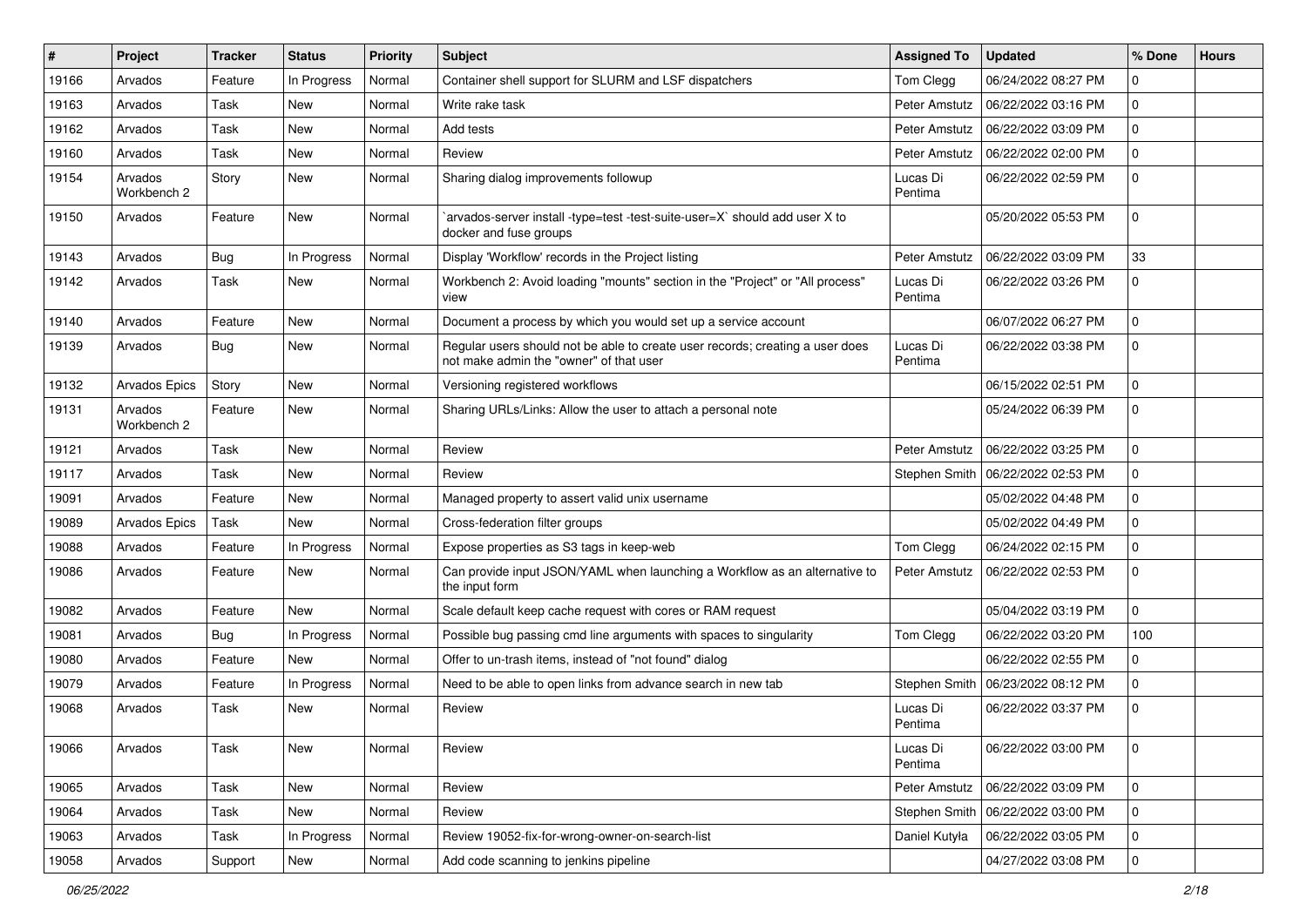| #     | Project | <b>Tracker</b> | <b>Status</b> | <b>Priority</b> | <b>Subject</b>                                                                                          | <b>Assigned To</b>  | <b>Updated</b>                      | % Done      | <b>Hours</b> |
|-------|---------|----------------|---------------|-----------------|---------------------------------------------------------------------------------------------------------|---------------------|-------------------------------------|-------------|--------------|
| 19057 | Arvados | Bug            | New           | Normal          | [controller] should not allow adding the same user to a VM more than one time                           |                     | 06/22/2022 02:53 PM                 | 0           |              |
| 19056 | Arvados | Feature        | New           | Normal          | Environment variable / command line convention that specifies where to get<br>HOST/TOKEN settings.conf  |                     | 05/04/2022 03:18 PM                 | $\mathbf 0$ |              |
| 19053 | Arvados | Bug            | New           | Normal          | Update 'Technology' page to link to relevant parts of doc.arvados.org instead of<br>wiki                | Peter Amstutz       | 06/22/2022 03:00 PM                 | 0           |              |
| 19052 | Arvados | Bug            | Feedback      | Normal          | Advanced search shows wrong value in owner column                                                       | Daniel Kutyła       | 06/22/2022 03:05 PM                 | 100         |              |
| 19051 | Arvados | Bug            | <b>New</b>    | Normal          | Handle quotes in search strings correctly                                                               | Daniel Kutyła       | 06/22/2022 03:00 PM                 | 0           |              |
| 19048 | Arvados | Bug            | New           | Normal          | Copying a folder in collection file browser results in empty folder                                     |                     | 06/22/2022 02:54 PM                 | 0           |              |
| 19047 | Arvados | Feature        | New           | Normal          | Pythonic interface to launch workflows                                                                  |                     | 04/20/2022 07:41 PM                 | 0           |              |
| 19044 | Arvados | Task           | In Progress   | Normal          | 27. Add the release to zenodo.org                                                                       |                     | 06/22/2022 03:00 PM                 | $\mathbf 0$ |              |
| 19038 | Arvados | Task           | In Progress   | Normal          | 21. Publish arvados/arvbox-demo image                                                                   |                     | 06/22/2022 03:00 PM                 | $\mathbf 0$ |              |
| 19017 | Arvados | Bug            | <b>New</b>    | Normal          | Release Arvados 2.4.1                                                                                   | Peter Amstutz       | 06/22/2022 03:00 PM                 | 93          |              |
| 19005 | Arvados | Task           | <b>New</b>    | Normal          | Review                                                                                                  | Peter Amstutz       | 06/22/2022 03:09 PM                 | 0           |              |
| 19002 | Arvados | Task           | New           | Normal          | Review                                                                                                  | Peter Amstutz       | 06/22/2022 03:17 PM                 | $\Omega$    |              |
| 19000 | Arvados | Task           | <b>New</b>    | Normal          | Review                                                                                                  | Stephen Smith       | 06/22/2022 01:58 PM                 | 0           |              |
| 18999 | Arvados | Task           | New           | Normal          | Review                                                                                                  | Peter Amstutz       | 06/22/2022 02:00 PM                 | $\mathbf 0$ |              |
| 18998 | Arvados | Story          | New           | Normal          | keepstore ability to check token validity for uploads                                                   |                     | 06/07/2022 08:59 PM                 | 0           |              |
| 18997 | Arvados | Story          | <b>New</b>    | Normal          | ability to migrate arvbox to arvados-server boot dev mode                                               |                     | 06/07/2022 09:00 PM                 | 0           |              |
| 18996 | Arvados | Bug            | New           | Normal          | Container request's expires_at field                                                                    |                     | 06/22/2022 02:55 PM                 | 0           |              |
| 18990 | Arvados | Bug            | <b>New</b>    | Normal          | should reflect the value of TLS/Insecure in the "Get API Token" dialog                                  | Daniel Kutyła       | 06/22/2022 03:00 PM                 | 0           |              |
| 18988 | Arvados | Feature        | New           | Normal          | [CWL] support singularity/docker hint to make debugging workflows easier                                |                     | 04/11/2022 06:29 PM                 | $\mathbf 0$ |              |
| 18979 | Arvados | <b>Bug</b>     | In Progress   | Normal          | Missing VM login, user names not rendered                                                               | Stephen Smith       | 06/22/2022 03:09 PM                 | 0           |              |
| 18977 | Arvados | Bug            | <b>New</b>    | Normal          | Mishandled Azure error?                                                                                 |                     | 04/12/2022 07:55 PM                 | $\mathbf 0$ |              |
| 18975 | Arvados | Feature        | New           | Normal          | log viewer improvements                                                                                 | Lucas Di<br>Pentima | 06/22/2022 02:59 PM                 | 0           |              |
| 18973 | Arvados | Story          | <b>New</b>    | Normal          | Test combinations of federation scenarios                                                               |                     | 06/22/2022 02:54 PM                 | $\mathbf 0$ |              |
| 18970 | Arvados | Feature        | New           | Normal          | Add support for publicly shared collections (anonymous user)                                            |                     | 04/04/2022 03:17 PM                 | $\Omega$    |              |
| 18969 | Arvados | Bug            | <b>New</b>    | Normal          | Controller should monitor its own memory usage and pause requests handling<br>when memory usage is high |                     | 04/05/2022 02:53 PM                 | $\mathbf 0$ |              |
| 18968 | Arvados | Story          | New           | Normal          | Should be able to pick directories within collections                                                   |                     | Stephen Smith   06/22/2022 02:59 PM | 0           |              |
| 18967 | Arvados | Story          | New           | Normal          | drop legacy columns and tables                                                                          |                     | 04/01/2022 07:03 PM                 | $\mathbf 0$ |              |
| 18965 | Arvados | <b>Bug</b>     | Feedback      | Normal          | does not preserve the desired destination url through the login process                                 | Daniel Kutyła       | 06/22/2022 03:09 PM                 | $\mathbf 0$ |              |
| 18964 | Arvados | <b>Bug</b>     | New           | Normal          | Write better prefetch tests                                                                             |                     | 06/22/2022 02:56 PM                 | $\mathbf 0$ |              |
| 18961 | Arvados | Feature        | New           | Normal          | Go FileSystem / FUSE mount supports block caching & prefetch                                            |                     | 05/04/2022 03:18 PM                 | $\mathbf 0$ |              |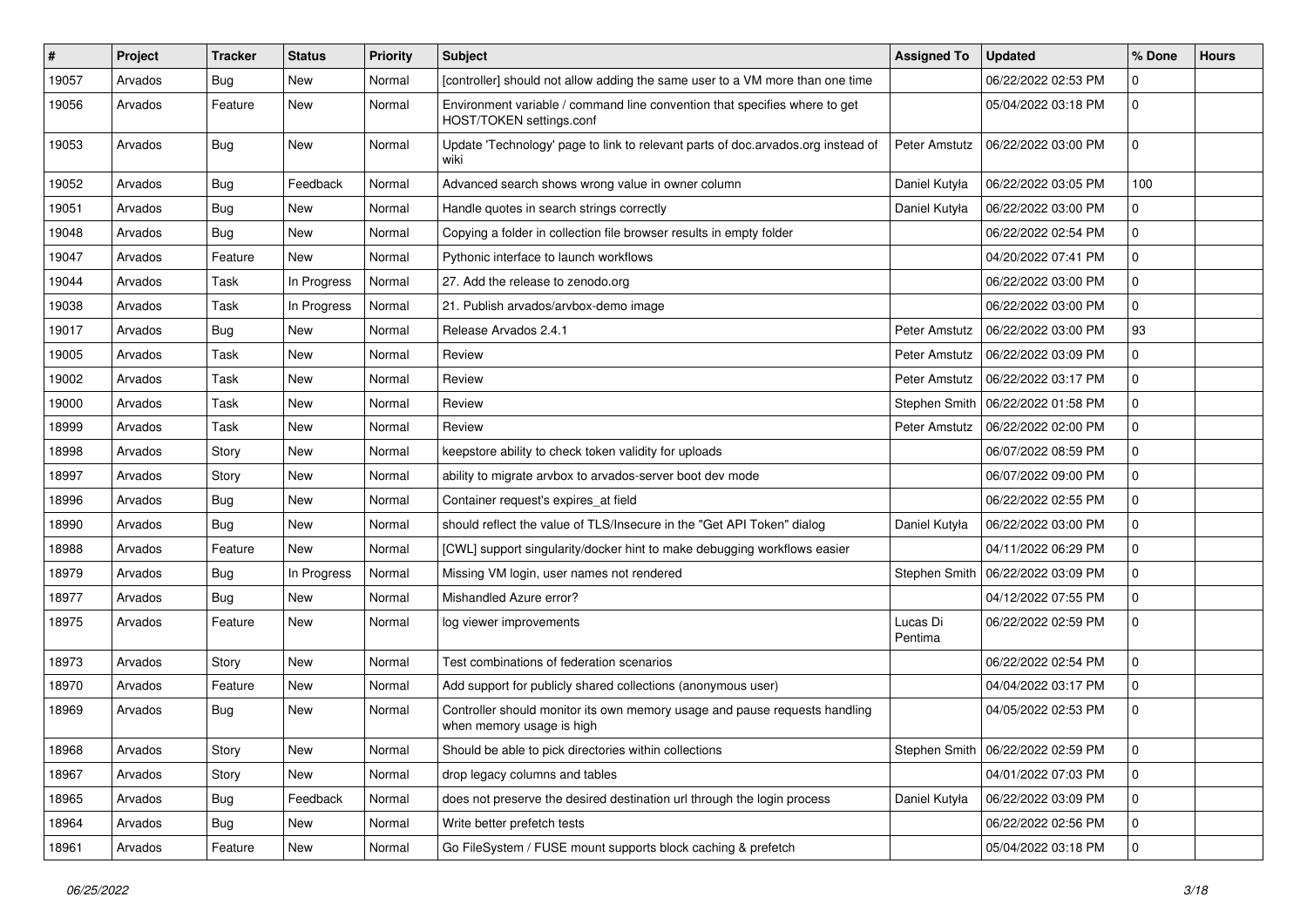| #     | Project       | <b>Tracker</b> | <b>Status</b> | <b>Priority</b> | Subject                                                                                                                     | <b>Assigned To</b>  | <b>Updated</b>      | % Done       | <b>Hours</b> |
|-------|---------------|----------------|---------------|-----------------|-----------------------------------------------------------------------------------------------------------------------------|---------------------|---------------------|--------------|--------------|
| 18960 | Arvados       | Feature        | New           | Normal          | crunch-run can use Go FUSE driver for read-only mounts                                                                      |                     | 05/04/2022 03:17 PM | 0            |              |
| 18951 | Arvados       | Task           | <b>New</b>    | Normal          | Review                                                                                                                      |                     | 06/22/2022 02:55 PM | 0            |              |
| 18946 | Arvados       | Feature        | New           | Normal          | Render fields of user profile from config                                                                                   |                     | 03/30/2022 02:29 PM | $\mathbf{0}$ |              |
| 18944 | Arvados       | Feature        | New           | Normal          | [controller] should log the user uuid used for the request                                                                  |                     | 06/22/2022 03:32 PM | 0            |              |
| 18942 | Arvados       | Story          | <b>New</b>    | Normal          | Remove perl SDK, tests, dependencies                                                                                        |                     | 03/29/2022 02:14 PM | 0            |              |
| 18937 | Arvados       | Feature        | New           | Low             | [config] simplify AnonymousUserToken configuration                                                                          |                     | 06/22/2022 02:55 PM | 0            |              |
| 18936 | Arvados       | Bug            | <b>New</b>    | Normal          | [api] [controller] remove reader_token support                                                                              |                     | 06/22/2022 02:56 PM | 0            |              |
| 18897 | Arvados       | Feature        | New           | Normal          | [go services] should log the uuid of the token used for each request (and if<br>available, the uuid of the associated user) |                     | 06/22/2022 03:32 PM | 0            |              |
| 18882 | Arvados       | Task           | <b>New</b>    | Normal          | Review                                                                                                                      | Daniel Kutyła       | 06/22/2022 02:59 PM | 0            |              |
| 18879 | Arvados       | Task           | <b>New</b>    | Normal          | Review                                                                                                                      | Lucas Di<br>Pentima | 06/22/2022 02:56 PM | 0            |              |
| 18877 | Arvados       | Task           | In Progress   | Normal          | Review 18692-frozen-projects-workbench-support                                                                              | Daniel Kutyła       | 06/22/2022 03:17 PM | 0            |              |
| 18874 | Arvados       | Support        | New           | Normal          | Merge workbench2 history into main Arvados repo                                                                             |                     | 06/22/2022 02:54 PM | 0            |              |
| 18871 | Arvados       | Feature        | <b>New</b>    | Normal          | WebDAV uses replace_files API                                                                                               |                     | 03/16/2022 02:13 PM | 0            |              |
| 18864 | Arvados       | Bug            | New           | Normal          | "Responsible person" link is wrong                                                                                          |                     | 03/14/2022 03:49 PM | $\mathbf{0}$ |              |
| 18863 | Arvados       | Feature        | New           | Normal          | [controller] add background job to clean up old container log records                                                       |                     | 06/22/2022 02:55 PM | 0            |              |
| 18862 | Arvados       | Bug            | <b>New</b>    | Normal          | [api] remove replay_job_log rake task                                                                                       |                     | 03/14/2022 03:43 PM | 0            |              |
| 18861 | Arvados       | Story          | New           | Normal          | Retire wb1                                                                                                                  |                     | 03/14/2022 02:48 PM | 0            |              |
| 18860 | Arvados       | Story          | <b>New</b>    | Normal          | Display number of container attempts and make it easy to access past logs                                                   |                     | 03/23/2022 06:53 PM | 0            |              |
| 18858 | Arvados       | Feature        | In Progress   | Normal          | sync-users-tool for synchronizing users                                                                                     | Lucas Di<br>Pentima | 06/23/2022 02:37 PM | 0            |              |
| 18853 | Arvados       | Story          | <b>New</b>    | Normal          | Get input collection uuid or metadata                                                                                       |                     | 03/10/2022 03:13 PM | 0            |              |
| 18847 | Arvados Epics | Story          | New           | Normal          | Structured type checking for properties                                                                                     |                     | 03/09/2022 05:50 PM | $\mathbf{0}$ |              |
| 18846 | Arvados       | Story          | New           | Normal          | Rendering rich descriptions                                                                                                 |                     | 03/09/2022 08:42 PM | 0            |              |
| 18842 | Arvados       | Feature        | <b>New</b>    | Normal          | Local disk keep cache for Python SDK/arv-mount                                                                              |                     | 03/08/2022 04:29 PM | 0            |              |
| 18841 | Arvados       | Feature        | New           | Normal          | Feature to inject additional info into wb2 details panel                                                                    |                     | 03/08/2022 09:59 PM | 0            |              |
| 18840 | Arvados       | Feature        | New           | Normal          | Algorithm to repack small files into larger blocks                                                                          |                     | 03/08/2022 03:15 PM | 0            |              |
| 18817 | Arvados       | Task           | New           | Normal          | review                                                                                                                      | Peter Amstutz       | 06/22/2022 03:07 PM | $\Omega$     |              |
| 18815 | Arvados       | Task           | New           | Normal          | Review                                                                                                                      | Peter Amstutz       | 04/05/2022 02:53 PM | 0            |              |
| 18810 | Arvados       | Feature        | New           | Normal          | PySDK API Client wrapper methods that automatically translate properties using<br>a vocabulary                              |                     | 03/01/2022 08:58 PM | $\mathbf 0$  |              |
| 18800 | Arvados Epics | Story          | New           | Normal          | Update Python SDK documentation                                                                                             |                     | 06/06/2022 06:12 PM | $\mathbf 0$  |              |
| 18799 | Arvados       | Story          | New           | Normal          | Strategy to tie the Python SDK to the API docs                                                                              |                     | 02/23/2022 08:05 PM | 0            |              |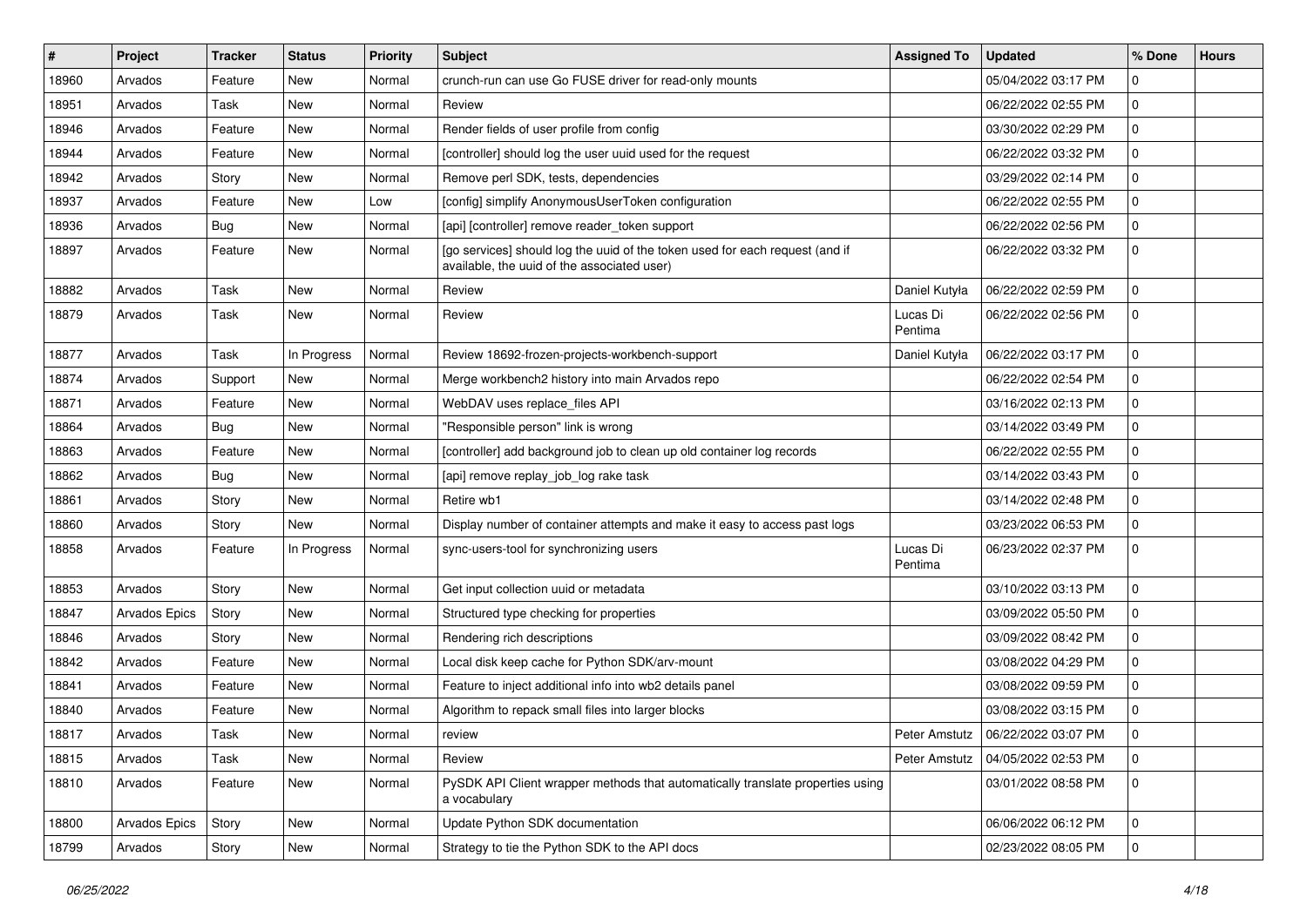| $\sharp$ | Project                | <b>Tracker</b> | <b>Status</b> | <b>Priority</b> | <b>Subject</b>                                                                                   | <b>Assigned To</b>  | <b>Updated</b>      | % Done       | <b>Hours</b> |
|----------|------------------------|----------------|---------------|-----------------|--------------------------------------------------------------------------------------------------|---------------------|---------------------|--------------|--------------|
| 18798    | Arvados                | Story          | <b>New</b>    | Normal          | Turn code cookbook into liquid template & include files separately                               |                     | 02/23/2022 07:46 PM | 0            |              |
| 18797    | Arvados                | Story          | In Progress   | Normal          | Flesh out python sdk documentation in docstrings & ensure good presentation in<br>pydoc          |                     | 02/23/2022 08:04 PM | $\Omega$     |              |
| 18790    | Arvados                | Feature        | New           | Normal          | Access live container logs through arvados-client and crunch-run container<br>gateway            |                     | 02/18/2022 03:28 PM | $\Omega$     |              |
| 18788    | Arvados                | Feature        | New           | Normal          | User merge & migration support on LoginCluster federations                                       |                     | 05/04/2022 03:18 PM | $\mathbf{0}$ |              |
| 18775    | Arvados                | Feature        | <b>New</b>    | Normal          | Search in picker dialogue for selecting Projects/Files/Directories                               |                     | 06/22/2022 03:37 PM | 0            |              |
| 18765    | Arvados                | Bug            | New           | Normal          | engine configuration too big $>$ 1048448 with singularity                                        |                     | 06/07/2022 01:56 PM | 0            |              |
| 18762    | Arvados                | <b>Bug</b>     | <b>New</b>    | Normal          | rails background tasks scaling issues                                                            |                     | 06/22/2022 02:56 PM | 0            |              |
| 18726    | Arvados                | Feature        | New           | Normal          | a-c-r uses arv-put internally to upload dependencies                                             |                     | 02/10/2022 04:53 PM | 0            |              |
| 18724    | Arvados                | <b>Bug</b>     | <b>New</b>    | Normal          | Collection file_names should contain full paths for substring matching                           |                     | 03/01/2022 09:11 PM | 0            |              |
| 18709    | Arvados                | Task           | <b>New</b>    | Normal          | Review                                                                                           | Peter Amstutz       | 06/22/2022 02:55 PM | 0            |              |
| 18706    | Arvados                | Task           | In Progress   | Normal          | Review<br>18594-Collection-Advanced-Menu-is-trying-to-fetch-User-record-with-collection-<br>uuid | Daniel Kutyła       | 02/03/2022 03:40 PM | 0            |              |
| 18697    | Arvados<br>Workbench 2 | <b>Bug</b>     | <b>New</b>    | Normal          | Cypress tests for federated scenarios                                                            | Lucas Di<br>Pentima | 06/22/2022 02:55 PM | $\Omega$     |              |
| 18693    | Arvados                | Story          | New           | Normal          | Deduplicate permission links                                                                     |                     | 06/22/2022 02:53 PM | 0            |              |
| 18692    | Arvados                | Feature        | In Progress   | Normal          | Frozen projects workbench support                                                                | Daniel Kutyła       | 06/22/2022 03:17 PM | 0            |              |
| 18689    | Arvados                | Feature        | New           | Normal          | support secret environment                                                                       |                     | 04/06/2022 03:55 PM | 0            |              |
| 18685    | <b>Arvados Epics</b>   | Story          | New           | Normal          | Synchronize configuration on multi-node cluster                                                  |                     | 05/18/2022 02:35 PM | $\mathbf 0$  |              |
| 18684    | <b>Arvados Epics</b>   | Story          | New           | Normal          | New user mode for Workbench (for use on Playground)                                              |                     | 02/18/2022 10:01 PM | $\mathbf{0}$ |              |
| 18677    | Arvados                | Feature        | New           | Normal          | Container runtime metrics API                                                                    |                     | 01/25/2022 06:56 PM | $\mathbf{0}$ |              |
| 18672    | Arvados                | Feature        | New           | Normal          | [go sdk] describe + implement desired Go SDK                                                     |                     | 01/24/2022 09:34 PM | $\mathbf{0}$ |              |
| 18671    | Arvados                | <b>Bug</b>     | New           | Normal          | [go sdk] update documentation                                                                    |                     | 01/24/2022 09:33 PM | 0            |              |
| 18669    | Arvados                | Task           | <b>New</b>    | Normal          | review 18668-add-project-support-to-deduplication-report                                         |                     | 01/24/2022 04:51 PM | 0            |              |
| 18668    | Arvados                | Feature        | In Progress   | Normal          | [deduplication report] add project support                                                       | Ward<br>Vandewege   | 01/24/2022 04:50 PM | $\mathbf 0$  |              |
| 18650    | Arvados                | Task           | <b>New</b>    | Normal          | Design API for helper methods for working with vocabularies                                      | Peter Amstutz       | 01/19/2022 04:52 PM | $\mathbf 0$  |              |
| 18623    | Arvados                | Feature        | New           | Normal          | Ensure Etag can be used and honor If-Match header in updates                                     |                     | 01/12/2022 04:50 PM | $\Omega$     |              |
| 18621    | Arvados                | Feature        | New           | Normal          | Ability for admin to purge old versions of a collection                                          |                     | 01/10/2022 04:41 PM | $\Omega$     |              |
| 18620    | Arvados                | Feature        | New           | Normal          | [LSF] use btop to adjust relative priorities of arvados jobs                                     |                     | 01/10/2022 03:45 PM | $\Omega$     |              |
| 18618    | Arvados                | Bug            | New           | Normal          | Reusing workflows/steps is too slow                                                              |                     | 01/07/2022 07:12 PM | $\Omega$     |              |
| 18616    | Arvados                | Task           | New           | Normal          | Review                                                                                           | Ward<br>Vandewege   | 01/19/2022 04:23 PM | $\Omega$     |              |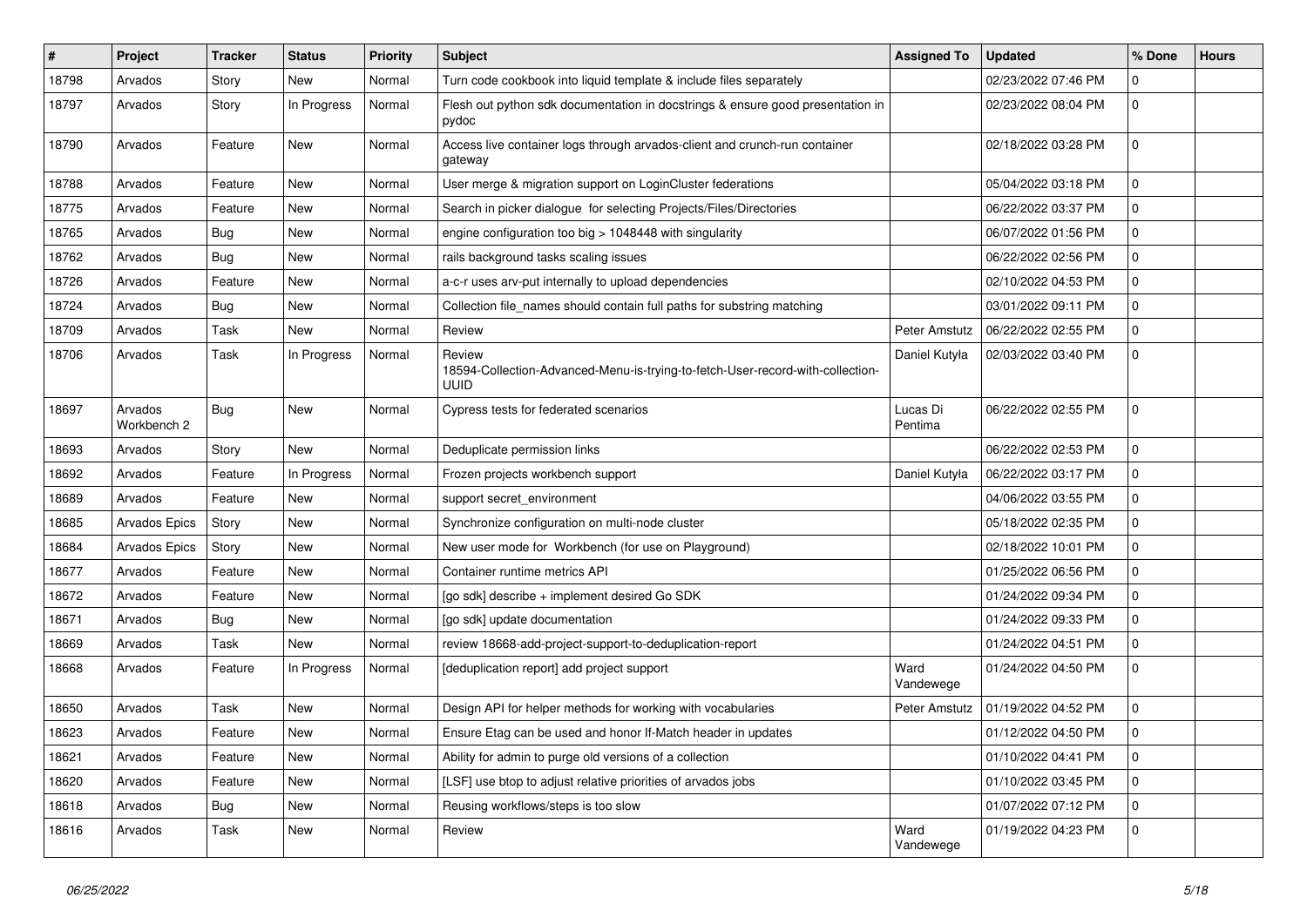| #     | Project                | <b>Tracker</b> | <b>Status</b> | <b>Priority</b> | <b>Subject</b>                                                                                                                                     | <b>Assigned To</b>  | <b>Updated</b>      | % Done      | <b>Hours</b> |
|-------|------------------------|----------------|---------------|-----------------|----------------------------------------------------------------------------------------------------------------------------------------------------|---------------------|---------------------|-------------|--------------|
| 18615 | Arvados                | Task           | New           | Normal          | Review                                                                                                                                             | Lucas Di<br>Pentima | 06/22/2022 02:56 PM | $\Omega$    |              |
| 18613 | Arvados                | Task           | New           | Normal          | Review                                                                                                                                             | Peter Amstutz       | 06/08/2022 03:20 PM | $\Omega$    |              |
| 18609 | Arvados                | Task           | <b>New</b>    | Normal          | Review                                                                                                                                             | Ward<br>Vandewege   | 01/18/2022 08:55 PM | $\Omega$    |              |
| 18587 | Arvados<br>Workbench 2 | Bug            | New           | Normal          | 'Copy selected into collection" incorrect behavior                                                                                                 | Lucas Di<br>Pentima | 02/02/2022 04:00 PM | $\Omega$    |              |
| 18586 | Arvados                | Bug            | New           | Normal          | Remove docs/code for unsupported AsyncPermissionsUpdateInterval                                                                                    |                     | 12/14/2021 04:21 PM | $\mathbf 0$ |              |
| 18576 | Arvados                | Feature        | New           | Normal          | arv-put converts properties aliases to vocabulary ids                                                                                              |                     | 04/05/2022 02:53 PM | $\mathbf 0$ |              |
| 18573 | Arvados                | Feature        | New           | Normal          | packer compute image builder script should take an explicit arvados package<br>version to install instead of latest in selected package repository |                     | 12/09/2021 05:01 PM | $\Omega$    |              |
| 18564 | Arvados                | Feature        | New           | Normal          | [art] run jenkins release build steps with a set of parameters                                                                                     |                     | 06/08/2022 03:20 PM | $\mathbf 0$ |              |
| 18563 | Arvados                | Bug            | New           | Normal          | [config] simplify/streamline InternalURLs/ExternalURL situation                                                                                    |                     | 06/07/2022 09:07 PM | $\mathbf 0$ |              |
| 18548 | Arvados                | Feature        | <b>New</b>    | Normal          | Ability to share a link to the "Get API Token" dialog in WB"                                                                                       |                     | 12/03/2021 03:22 PM | $\Omega$    |              |
| 18516 | Arvados                | Story          | New           | Normal          | run Theia interactively for development on shell and/or compute nodes                                                                              |                     | 12/01/2021 05:47 PM | $\mathbf 0$ |              |
| 18515 | Arvados                | Story          | New           | Normal          | run interactive Jupyter on shell and/or compute nodes                                                                                              |                     | 12/01/2021 05:17 PM | 0           |              |
| 18514 | Arvados                | Story          | New           | Normal          | Research framework for interactive tutorials that overlay the app                                                                                  |                     | 12/01/2021 03:49 PM | $\mathbf 0$ |              |
| 18512 | Arvados                | Task           | In Progress   | Normal          | Review 18488-nonblocking-advisory-lock                                                                                                             | Tom Clegg           | 12/02/2021 04:59 PM | $\Omega$    |              |
| 18501 | Arvados                | Bug            | New           | Normal          | Add option in ARV GUI to open link in new tab                                                                                                      |                     | 11/30/2021 03:43 PM | $\mathbf 0$ |              |
| 18500 | Arvados                | Bug            | New           | Normal          | Arvados CV for "Study Type" property not active                                                                                                    |                     | 11/30/2021 03:41 PM | $\mathbf 0$ |              |
| 18499 | Arvados                | Bug            | New           | Normal          | Advanced Dialog on collections shows the manifest text as null                                                                                     |                     | 11/30/2021 03:38 PM | $\mathbf 0$ |              |
| 18498 | Arvados                | Bug            | New           | Normal          | WB2 collection UUID in project URL shows blank page                                                                                                |                     | 11/30/2021 03:37 PM | $\Omega$    |              |
| 18486 | Arvados                | Bug            | <b>New</b>    | Normal          | Docker containers are always removed                                                                                                               |                     | 12/07/2021 03:31 PM | $\Omega$    |              |
| 18481 | Arvados                | Bug            | New           | Normal          | Workbench allows setting values with leading and trailing whitespace in property<br>values                                                         |                     | 11/26/2021 08:13 AM | $\Omega$    |              |
| 18464 | Arvados                | Feature        | New           | Normal          | Batch update endpoint for permission changes                                                                                                       |                     | 11/22/2021 03:33 PM | $\Omega$    |              |
| 18463 | Arvados                | Feature        | New           | Normal          | Sharing dialog shows all permissions including indirect and allows searching for<br>users by name                                                  |                     | 11/22/2021 03:20 PM | $\Omega$    |              |
| 18462 | Arvados                | Story          | New           | Normal          | Requesting object by uuid should return 403 instead of 404                                                                                         |                     | 11/22/2021 03:20 PM | $\mathbf 0$ |              |
| 18393 | Arvados                | <b>Bug</b>     | <b>New</b>    | Normal          | [workbench2] forces relogin on every new window/tab                                                                                                |                     | 11/19/2021 02:43 PM | $\Omega$    |              |
| 18390 | Arvados Epics          | Story          | In Progress   | Normal          | Frozen projects                                                                                                                                    |                     | 06/01/2022 02:21 PM | $\Omega$    |              |
| 18385 | Arvados                | Bug            | New           | Normal          | arvados-server config-dump   arvados-server config-check -config=- spurious<br>warnings                                                            |                     | 11/16/2021 09:06 PM | $\Omega$    |              |
| 18371 | Arvados<br>Workbench 2 | Bug            | <b>New</b>    | Normal          | Handle unreachable API server better on startup                                                                                                    |                     | 11/15/2021 07:09 PM | $\Omega$    |              |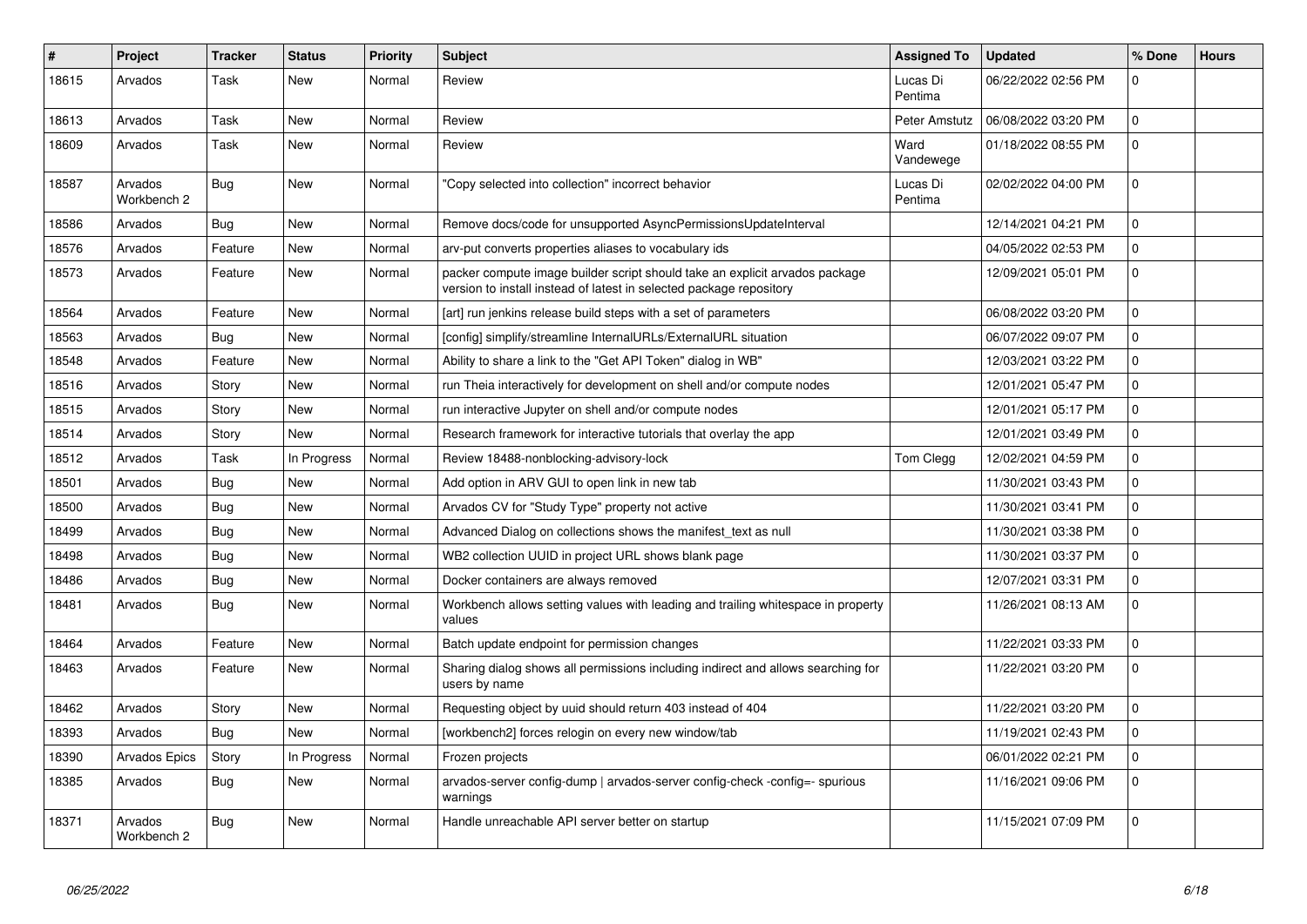| ∦     | Project              | <b>Tracker</b> | <b>Status</b> | <b>Priority</b> | <b>Subject</b>                                                                                                            | <b>Assigned To</b> | <b>Updated</b>      | % Done      | <b>Hours</b> |
|-------|----------------------|----------------|---------------|-----------------|---------------------------------------------------------------------------------------------------------------------------|--------------------|---------------------|-------------|--------------|
| 18369 | Arvados              | Feature        | New           | Normal          | [doc] describe the block packing algorithm used by our various Keep clients<br>(arv-put, python sdk, keep-web, arv-mount) |                    | 11/15/2021 04:14 PM | $\Omega$    |              |
| 18368 | Arvados              | Feature        | New           | Normal          | Notification banner                                                                                                       |                    | 06/21/2022 08:00 PM | 0           |              |
| 18362 | Arvados              | Story          | New           | Normal          | cwltest results for Arvados produces badges which can be linked to from<br>commonwl.org                                   |                    | 11/10/2021 05:41 PM | 0           |              |
| 18350 | <b>Arvados Epics</b> | Story          | <b>New</b>    | Normal          | Login cluster with only arvados-controller & no fallback to Rails                                                         |                    | 02/18/2022 10:00 PM | $\Omega$    |              |
| 18347 | Arvados              | Feature        | <b>New</b>    | Normal          | Cache negative token lookups in federation/OIDC                                                                           |                    | 11/23/2021 09:07 PM | 0           |              |
| 18345 | Arvados              | Bug            | New           | Normal          | Activity script crash                                                                                                     |                    | 11/23/2021 09:13 PM | 0           |              |
| 18342 | <b>Arvados Epics</b> | Story          | New           | Normal          | Stream Keep data to minimize latency and memory usage                                                                     |                    | 05/09/2022 03:21 PM | 0           |              |
| 18341 | Arvados              | Story          | <b>New</b>    | Normal          | "arvados-server init" can set up a single-node production cluster                                                         |                    | 11/08/2021 02:39 PM | 0           |              |
| 18338 | Arvados              | Story          | <b>New</b>    | Normal          | "arvados-server init" can use a local root CA to sign certificates                                                        |                    | 11/05/2021 03:27 PM | $\mathbf 0$ |              |
| 18337 | <b>Arvados Epics</b> | Story          | New           | Normal          | Easy install via OS package                                                                                               |                    | 02/18/2022 09:56 PM | 0           |              |
| 18335 | Arvados              | Feature        | <b>New</b>    | Normal          | Export health checks as Prometheus metrics                                                                                |                    | 11/04/2021 03:58 PM | 0           |              |
| 18334 | Arvados              | Bug            | <b>New</b>    | Normal          | Accept release info changes in docker recipes                                                                             |                    | 11/04/2021 03:23 PM | 0           |              |
| 18311 | Arvados              | Bug            | New           | Normal          | [cwl] test 221 in the 1.2 conformance suite is failing on singularity                                                     | Peter Amstutz      | 06/22/2022 02:56 PM | 0           |              |
| 18292 | Arvados              | Bug            | <b>New</b>    | Normal          | [cleanup] remove AssignNodeHostname from the configuration. Also from the<br>documentation.                               |                    | 10/22/2021 09:24 PM | $\Omega$    |              |
| 18291 | Arvados              | Task           | In Progress   | Normal          | Review 18287-external-url-defaults                                                                                        | Tom Clegg          | 10/22/2021 07:19 PM | $\mathbf 0$ |              |
| 18280 | Arvados              | Bug            | <b>New</b>    | Normal          | Advanced Search in ARV PROD GUI non-functional                                                                            |                    | 10/20/2021 04:46 PM | 0           |              |
| 18279 | Arvados              | Bug            | New           | Normal          | Data Collection page on 2.3.0 rc2                                                                                         |                    | 10/20/2021 04:45 PM | 0           |              |
| 18278 | Arvados              | Bug            | <b>New</b>    | Normal          | [k8s] start using an ingress                                                                                              | Ward<br>Vandewege  | 11/09/2021 07:56 PM | $\Omega$    |              |
| 18266 | Arvados              | Bug            | <b>New</b>    | Normal          | Turn manual testing plan for WB2 into tickets to write cypress tests                                                      |                    | 06/22/2022 02:54 PM | $\mathbf 0$ |              |
| 18262 | Arvados              | Bug            | New           | Normal          | [crunch-run] handle out-of-diskspace on the compute node better                                                           |                    | 10/08/2021 09:42 PM | 0           |              |
| 18255 | Arvados              | Story          | New           | Normal          | Proof of concept Arvados single-node AMI                                                                                  |                    | 10/06/2021 03:25 PM | 0           |              |
| 18241 | Arvados              | Story          | <b>New</b>    | Normal          | "NanoCPUs can not be set" Docker error                                                                                    |                    | 10/13/2021 03:13 PM | $\Omega$    |              |
| 18239 | Arvados              | Story          | New           | Normal          | Add Kubernetes testing to CI                                                                                              |                    | 11/09/2021 07:56 PM | 0           |              |
| 18235 | Arvados              | Task           | New           | Normal          | Review                                                                                                                    | Ward<br>Vandewege  | 11/10/2021 04:05 PM | $\Omega$    |              |
| 18234 | Arvados              | Task           | New           | Normal          | Review                                                                                                                    | Ward<br>Vandewege  | 11/10/2021 04:14 PM | 0           |              |
| 18227 | Arvados              | Task           | New           | Normal          | Review                                                                                                                    | Peter Amstutz      | 06/08/2022 03:19 PM | $\mathbf 0$ |              |
| 18225 | Arvados              | Task           | In Progress   | Normal          | Review 18207-Workbench2-is-not-clearing-the-project-content-when-switching                                                | Daniel Kutyła      | 01/06/2022 03:51 PM | 0           |              |
| 18221 | Arvados              | Story          | In Progress   | Normal          | Test coverage plan for combinations of slurm/lsf/cloud singularity/docker                                                 |                    | 06/08/2022 03:19 PM | 0           |              |
| 18220 | Arvados              | Bug            | New           | Normal          | Support Docker ENTRYPOINT on Singularity in crunch-run                                                                    |                    | 09/29/2021 03:25 PM | $\mathbf 0$ |              |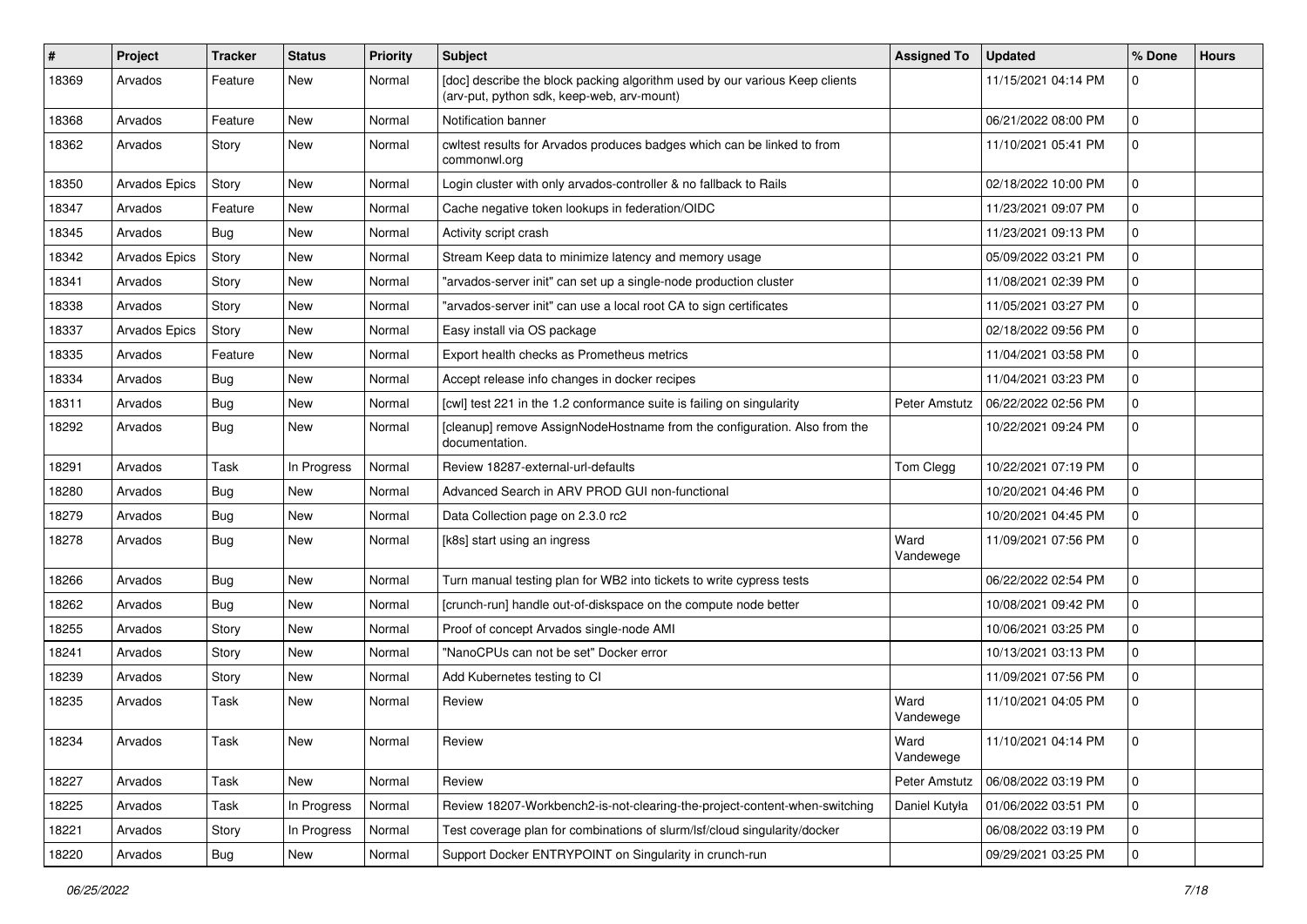| $\vert$ # | Project                | <b>Tracker</b> | <b>Status</b> | <b>Priority</b> | <b>Subject</b>                                                                                    | <b>Assigned To</b> | <b>Updated</b>      | % Done       | <b>Hours</b> |
|-----------|------------------------|----------------|---------------|-----------------|---------------------------------------------------------------------------------------------------|--------------------|---------------------|--------------|--------------|
| 18218     | Arvados                | Feature        | New           | Normal          | ARV GUI: perform operations on files selected via the filter                                      |                    | 09/28/2021 08:30 PM | 0            |              |
| 18217     | Arvados                | Feature        | <b>New</b>    | Normal          | Enable file sorting in Data Collection                                                            |                    | 09/28/2021 07:45 PM | 0            |              |
| 18214     | Arvados                | <b>Bug</b>     | New           | Normal          | global search results link to wb1 not wb2                                                         |                    | 09/28/2021 07:30 PM | $\mathbf{0}$ |              |
| 18213     | Arvados                | Feature        | New           | Normal          | Arvados "display in new tab" shows outdated data                                                  |                    | 09/28/2021 07:28 PM | 0            |              |
| 18212     | Arvados                | Bug            | <b>New</b>    | Normal          | Read-only users can't open file in new tab                                                        |                    | 09/28/2021 07:27 PM | 0            |              |
| 18211     | Arvados                | Feature        | New           | Normal          | Should the Loading Progress bar always be shown?                                                  |                    | 09/28/2021 07:16 PM | 0            |              |
| 18210     | Arvados                | Bug            | <b>New</b>    | Normal          | Create Mountainduck Bookmark files not working                                                    |                    | 09/28/2021 07:14 PM | 0            |              |
| 18209     | Arvados                | Feature        | New           | Normal          | Re-run process on arvados throws error                                                            |                    | 09/28/2021 07:12 PM | $\mathbf 0$  |              |
| 18208     | Arvados                | <b>Bug</b>     | New           | Normal          | Workbench2 search shows all sites even if just searching in one site                              |                    | 09/28/2021 07:09 PM | 0            |              |
| 18205     | Arvados                | Feature        | <b>New</b>    | Normal          | [api] [cloud] add live compute instance price to container record                                 |                    | 06/15/2022 02:45 PM | 0            |              |
| 18204     | Arvados                | Bug            | New           | Normal          | Workbench2 is missing a UI that shows which group a user is member of                             |                    | 09/27/2021 08:47 PM | 0            |              |
| 18202     | Arvados<br>Workbench 2 | <b>Bug</b>     | New           | Normal          | User Attributes Dialog are incorrectly displayed                                                  |                    | 09/27/2021 08:36 PM | 0            |              |
| 18201     | Arvados<br>Workbench 2 | Bug            | <b>New</b>    | Normal          | "Shared with me" Tree keeps expanding even if I closed it intentionally                           |                    | 09/27/2021 08:28 PM | 0            |              |
| 18200     | Arvados<br>Workbench 2 | Bug            | <b>New</b>    | Normal          | Different content size of collection & files in wb2 vs wb                                         |                    | 09/27/2021 08:17 PM | 0            |              |
| 18199     | Arvados                | Bug            | <b>New</b>    | Normal          | Issue with sharing settings of "open access" new projects                                         |                    | 09/27/2021 07:58 PM | 0            |              |
| 18198     | Arvados                | Bug            | New           | Normal          | "copy selected files into collection" function in WB2 extremely slow                              |                    | 09/27/2021 07:45 PM | 0            |              |
| 18197     | Arvados                | Feature        | New           | Normal          | add search option to input selection when running a workflow                                      |                    | 09/27/2021 07:41 PM | 0            |              |
| 18196     | Arvados                | Feature        | <b>New</b>    | Normal          | expose saved searches as browsing option on the left side                                         |                    | 09/27/2021 07:39 PM | 0            |              |
| 18194     | Arvados                | Feature        | New           | Normal          | "Release" as search option                                                                        |                    | 09/27/2021 07:35 PM | 0            |              |
| 18193     | Arvados                | Feature        | <b>New</b>    | Normal          | Multi-select collections and projects to delete them                                              |                    | 09/27/2021 07:14 PM | 0            |              |
| 18192     | Arvados                | Bug            | New           | Normal          | Advanced search is showing ROX IDs in the search field syntax instead of clear<br>values          |                    | 09/27/2021 07:13 PM | 0            |              |
| 18191     | Arvados                | Bug            | <b>New</b>    | Normal          | [doc] the compute node image doc does not take releases into account                              |                    | 09/24/2021 09:50 PM | $\mathbf{0}$ |              |
| 18182     | Arvados                | Feature        | New           | Normal          | Parameter on get_permissions API to return every user and group with<br>permissions               |                    | 11/24/2021 04:15 PM | 0            |              |
| 18181     | Arvados                | Feature        | <b>New</b>    | Normal          | Ability to specify a % of compute instance price that user is willing to go over<br>from cheapest |                    | 09/22/2021 04:06 PM | 0            |              |
| 18179     | Arvados Epics          | Story          | New           | Normal          | Better spot instance support                                                                      |                    | 03/23/2022 01:47 PM | 0            |              |
| 18174     | Arvados                | Feature        | New           | Normal          | [servers] add logging with automatic rotation to user-specified directory                         |                    | 09/21/2021 09:08 PM | $\mathbf 0$  |              |
| 18170     | Arvados                | <b>Bug</b>     | New           | Normal          | Display of long names can be improved on WB2                                                      |                    | 09/20/2021 06:19 PM | 0            |              |
| 18168     | Arvados                | <b>Bug</b>     | New           | Normal          | Workbench2 Trash is not listing all trashed items                                                 |                    | 09/20/2021 06:14 PM | 0            |              |
| 18167     | Arvados                | Bug            | New           | Normal          | Files in collection are not sorted                                                                |                    | 09/20/2021 05:38 PM | $\mathbf 0$  |              |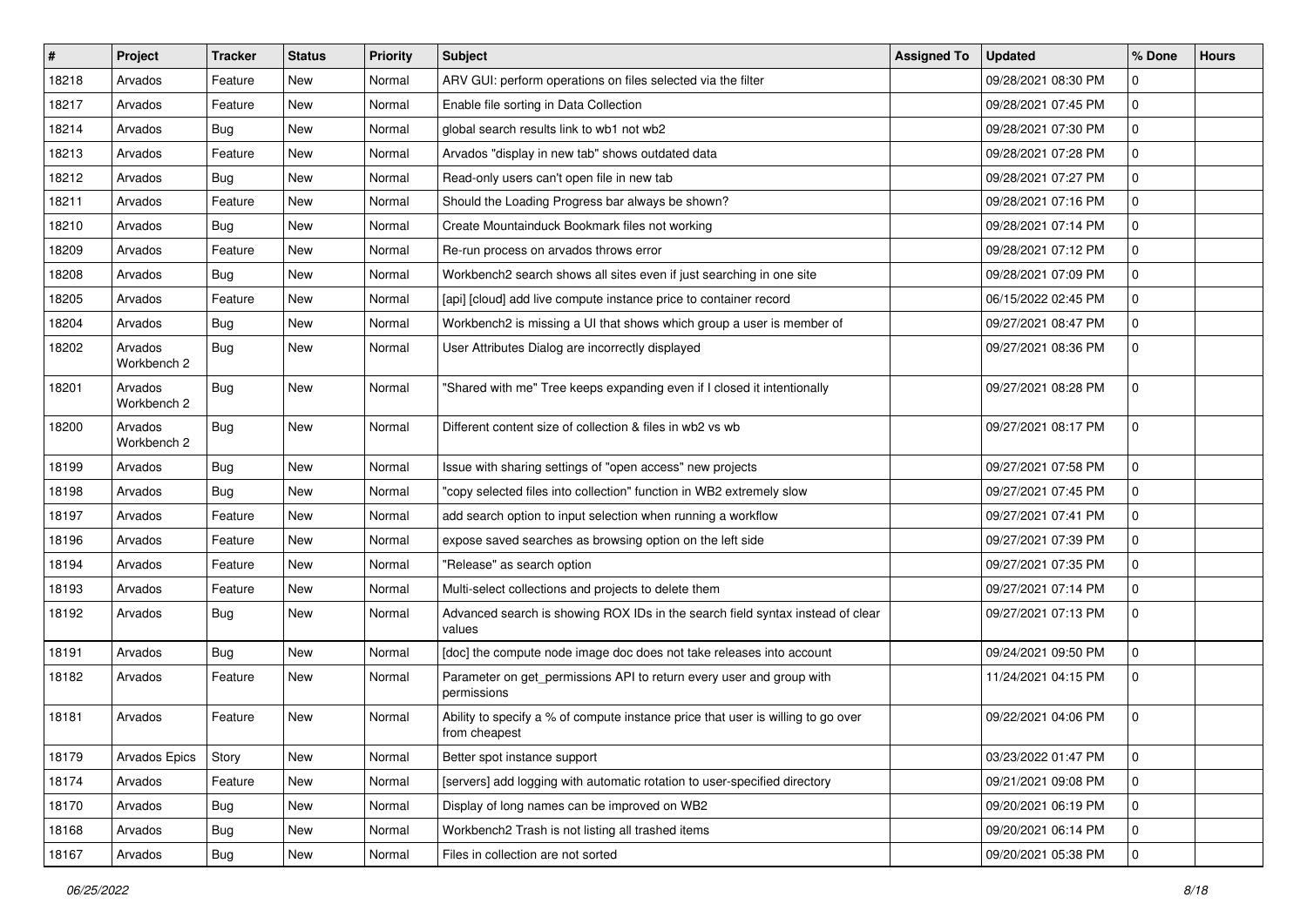| #     | Project       | <b>Tracker</b> | <b>Status</b> | <b>Priority</b> | <b>Subject</b>                                                                                                            | <b>Assigned To</b> | <b>Updated</b>      | % Done      | <b>Hours</b> |
|-------|---------------|----------------|---------------|-----------------|---------------------------------------------------------------------------------------------------------------------------|--------------------|---------------------|-------------|--------------|
| 18166 | Arvados       | <b>Bug</b>     | <b>New</b>    | Normal          | [Release] Auto-sync the arvados gem dependencies on RailsAPI and<br>Workbench1                                            |                    | 11/10/2021 04:14 PM | $\Omega$    |              |
| 18165 | Arvados       | Feature        | <b>New</b>    | Normal          | Whole-collection search in new collection viewer                                                                          |                    | 09/20/2021 02:43 PM | $\Omega$    |              |
| 18163 | Arvados       | Feature        | <b>New</b>    | Normal          | [Crunch] add CWL extension to limit the number of concurrently running jobs<br>during a scatter                           |                    | 01/10/2022 03:42 PM | $\Omega$    |              |
| 18161 | Arvados       | Bug            | New           | Normal          | [a-d-c] the arvados dispatchcloud queue entries prometheus metric should<br>report actual instance types                  |                    | 09/16/2021 04:41 PM | $\Omega$    |              |
| 18150 | Arvados       | Story          | New           | Normal          | Document configuration items for customizing text in Workbench                                                            |                    | 09/15/2021 01:31 PM | $\mathbf 0$ |              |
| 18125 | Arvados       | Feature        | New           | Normal          | [deployment][provision][documentation] explain how to use a custom/existing<br>postgresql RDBMS                           | Javier Bértoli     | 09/13/2021 10:12 PM | $\Omega$    |              |
| 18124 | Arvados       | Feature        | <b>New</b>    | Normal          | User edit page                                                                                                            |                    | 09/13/2021 10:05 PM | $\mathbf 0$ |              |
| 18118 | Arvados       | Bug            | <b>New</b>    | Normal          | investigate separate socket timeouts waiting for connection and HTTP response<br>in Python SDK                            |                    | 09/08/2021 03:22 PM | 0           |              |
| 18117 | Arvados       | Story          | In Progress   | Normal          | Sample tracker                                                                                                            |                    | 09/08/2021 02:02 PM | $\Omega$    |              |
| 18114 | Arvados       | Bug            | <b>New</b>    | Normal          | [a-d-c] slow down retries when CreateInstance returns non-quota/non-throttle<br>errors                                    |                    | 09/07/2021 06:11 PM | $\Omega$    |              |
| 18101 | Arvados       | <b>Bug</b>     | <b>New</b>    | Normal          | [a-d-c] [AWS] add option to spin up (spot) instances in more/all availability zones<br>in the region                      |                    | 09/03/2021 08:16 PM | $\mathbf 0$ |              |
| 18075 | Arvados       | <b>Bug</b>     | <b>New</b>    | Normal          | arvados-dispatch-cloud should respect Containers.MaxComputeVMs                                                            |                    | 08/30/2021 07:33 PM | $\Omega$    |              |
| 18071 | Arvados       | Feature        | <b>New</b>    | Normal          | Use postgresql advisory locks to prevent concurrent dispatcher / keep-balance<br>processes                                |                    | 08/26/2021 05:55 PM | 0           |              |
| 18047 | Arvados Epics | Story          | <b>New</b>    | Normal          | Faceted search of metadata                                                                                                |                    | 02/18/2022 10:02 PM | $\Omega$    |              |
| 18041 | Arvados       | Task           | <b>New</b>    | Normal          | Review                                                                                                                    | Peter Amstutz      | 06/15/2022 02:35 PM | $\mathbf 0$ |              |
| 18019 | Arvados       | Bug            | <b>New</b>    | Normal          | [deployment][arvados-formula] selinux breaks many installation steps                                                      |                    | 08/12/2021 06:31 PM | $\Omega$    |              |
| 18016 | Arvados       | <b>Bug</b>     | <b>New</b>    | Normal          | [api] remove unused last used at and last used by ip address columns on<br>api client authorizations table                |                    | 08/12/2021 02:52 PM | $\Omega$    |              |
| 18011 | Arvados       | Bug            | New           | Normal          | [packaging][centos7] systemctl daemon-reload should be run by the post-inst<br>script when upgrading packages on centos 7 |                    | 08/13/2021 12:07 AM | 0           |              |
| 18009 | Arvados       | <b>Bug</b>     | <b>New</b>    | Normal          | [controller] always returns an empty "unsigned manifest text" field for<br>collections                                    |                    | 08/11/2021 05:15 PM | $\Omega$    |              |
| 18008 | Arvados       | <b>Bug</b>     | <b>New</b>    | Normal          | [api] reqid not always being recorded in the api server log                                                               |                    | 08/11/2021 05:06 PM | $\mathbf 0$ |              |
| 18000 | Arvados       | Bug            | <b>New</b>    | Normal          | [deduplicationreport] negative number in the "saved by Keep deduplication"<br>report                                      |                    | 08/10/2021 01:27 PM | $\Omega$    |              |
| 17993 | Arvados       | Feature        | New           | Normal          | [deduplication-report] supports storage classes                                                                           |                    | 11/23/2021 09:26 PM | $\mathbf 0$ |              |
| 17991 | Arvados       | Task           | In Progress   | Normal          | Review #17990 arvados-formula:commit:1ad296f, branch<br>17990-add-rvm-to-ubuntu1804                                       | Ward<br>Vandewege  | 08/09/2021 12:14 PM | 0           |              |
| 17988 | Arvados       | Feature        | <b>New</b>    | Normal          | Enforce memory limits using Singularity + cloud                                                                           |                    | 06/22/2022 02:55 PM | $\Omega$    |              |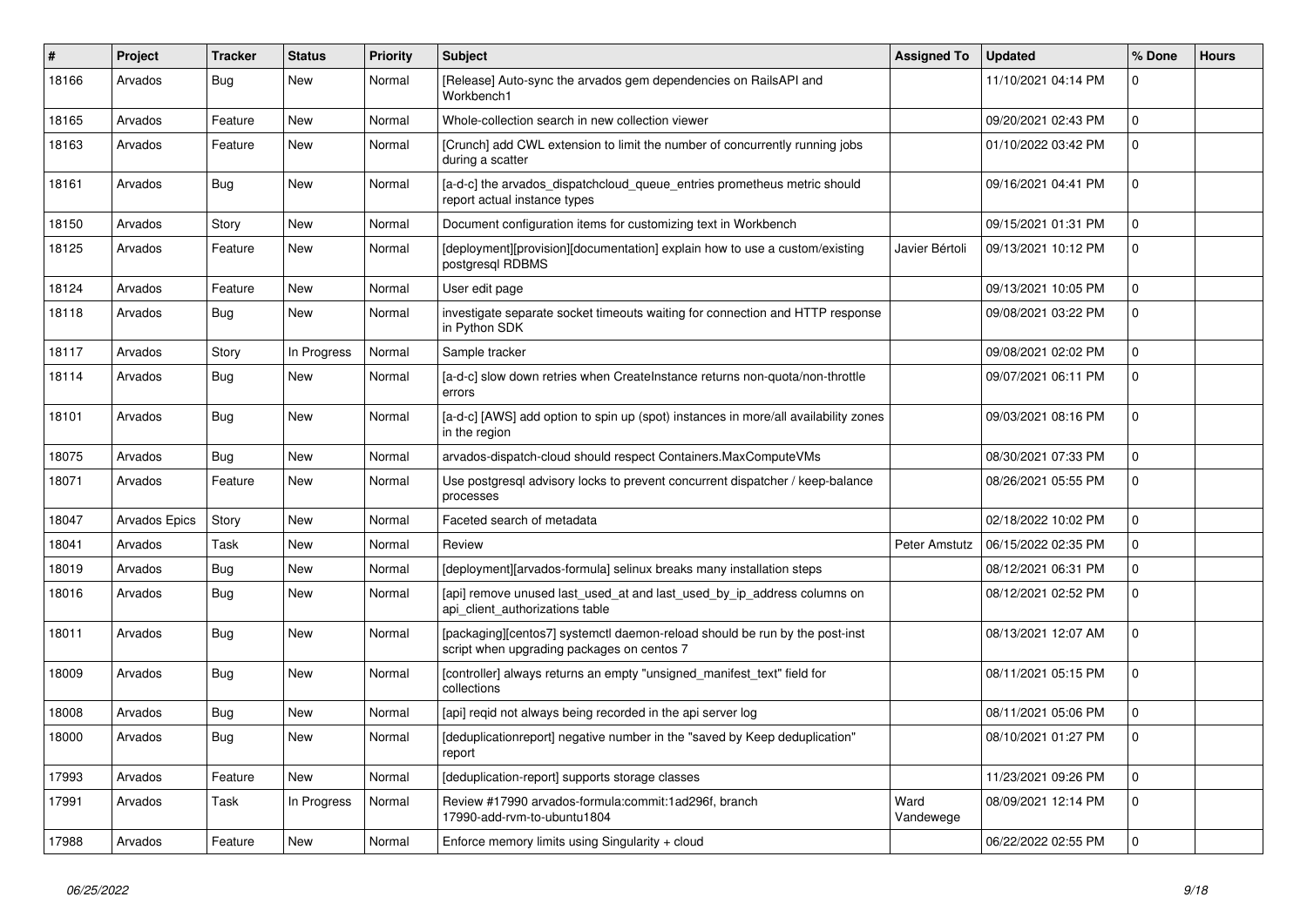| $\pmb{\#}$ | Project              | <b>Tracker</b> | <b>Status</b> | <b>Priority</b> | <b>Subject</b>                                                                                                              | <b>Assigned To</b>  | <b>Updated</b>      | % Done       | <b>Hours</b> |
|------------|----------------------|----------------|---------------|-----------------|-----------------------------------------------------------------------------------------------------------------------------|---------------------|---------------------|--------------|--------------|
| 17981      | Arvados              | Feature        | New           | Normal          | Hint to set properties on output collection based on workflow input or output<br>parameter values                           |                     | 08/05/2021 01:51 PM | 0            |              |
| 17969      | Arvados              | Support        | <b>New</b>    | Normal          | Investigate plugins for redmine templates                                                                                   | Lucas Di<br>Pentima | 08/31/2021 07:29 PM | 0            |              |
| 17953      | Arvados              | Story          | <b>New</b>    | Normal          | [api] Remove unused "node" object                                                                                           |                     | 11/23/2021 09:28 PM | 0            |              |
| 17950      | Arvados              | Task           | New           | Normal          | review 17949-add-bullseye                                                                                                   |                     | 07/29/2021 07:26 PM | 0            |              |
| 17946      | Arvados              | Feature        | <b>New</b>    | Normal          | design: add complex structures to structured vocabulary                                                                     |                     | 11/02/2021 05:12 PM | 0            |              |
| 17945      | Arvados              | Feature        | New           | Normal          | design: Add type checking to the structured vocabulary                                                                      |                     | 11/02/2021 05:13 PM | 0            |              |
| 17942      | Arvados              | <b>Bug</b>     | New           | Normal          | [arv-mount] requests manifest text multiple times when mounting collection                                                  |                     | 08/09/2021 03:41 PM | 0            |              |
| 17941      | Arvados              | Bug            | <b>New</b>    | Normal          | [ws] memory management issues                                                                                               |                     | 08/09/2021 03:40 PM | 0            |              |
| 17940      | Arvados              | <b>Bug</b>     | <b>New</b>    | Normal          | [controller] memory management issues                                                                                       |                     | 08/09/2021 03:40 PM | 0            |              |
| 17938      | Arvados              | <b>Bug</b>     | New           | Normal          | [deployment][arvados-formula] shell node centos-7 packages                                                                  | Javier Bértoli      | 07/23/2021 07:08 PM | 0            |              |
| 17937      | Arvados              | <b>Bug</b>     | New           | Normal          | [workbench] uploader is hardcoded to X-Keep-Desired-Replicas: 2                                                             |                     | 08/13/2021 04:40 AM | $\mathbf{0}$ |              |
| 17931      | Arvados              | Task           | New           | Normal          | Review                                                                                                                      | Lucas Di<br>Pentima | 08/05/2021 03:27 PM | 0            |              |
| 17919      | Arvados              | Task           | New           | Normal          | investigate                                                                                                                 | Peter Amstutz       | 06/22/2022 02:56 PM | $\mathbf{0}$ |              |
| 17918      | Arvados              | <b>Bug</b>     | New           | Normal          | cwltool 'id' changes packing behavior                                                                                       | Peter Amstutz       | 06/22/2022 02:56 PM | 0            |              |
| 17910      | Arvados              | Task           | <b>New</b>    | Normal          | investigate                                                                                                                 | Peter Amstutz       | 01/19/2022 02:17 PM | 0            |              |
| 17909      | Arvados              | Task           | New           | Normal          | investigate                                                                                                                 | Peter Amstutz       | 06/22/2022 02:56 PM | 0            |              |
| 17878      | Arvados              | <b>Bug</b>     | New           | Normal          | [container shell] confusing error "channel 3: bad ext data" when forwarding tcp<br>traffic into a container with API: false |                     | 07/08/2021 05:21 PM | $\Omega$     |              |
| 17876      | Arvados              | Task           | <b>New</b>    | Normal          | Review                                                                                                                      | Ward<br>Vandewege   | 06/22/2022 02:56 PM | $\Omega$     |              |
| 17875      | Arvados              | Task           | New           | Normal          | Review                                                                                                                      | Peter Amstutz       | 06/22/2022 02:56 PM | 0            |              |
| 17859      | Arvados              | <b>Bug</b>     | <b>New</b>    | Normal          | When @AutoSetupNewUsers: true@ new users' username is added as email                                                        |                     | 08/02/2021 12:23 PM | 0            |              |
| 17849      | <b>Arvados Epics</b> | Story          | <b>New</b>    | Normal          | FUSE driver v2                                                                                                              |                     | 05/09/2022 03:22 PM | 0            |              |
| 17848      | <b>Arvados Epics</b> | Story          | In Progress   | Normal          | Improve a-c-r usability                                                                                                     |                     | 06/01/2022 02:14 PM | 0            |              |
| 17846      | Arvados              | Bug            | New           | Normal          | [tutorial] inconsistencies/roadbumps                                                                                        | Ward<br>Vandewege   | 06/22/2022 02:56 PM | 0            |              |
| 17845      | Arvados              | Bug            | New           | Normal          | [tutorial] reuse is not working                                                                                             |                     | 06/22/2022 02:56 PM | $\mathbf 0$  |              |
| 17838      | Arvados              | Feature        | <b>New</b>    | Normal          | Create filter group from advanced search                                                                                    |                     | 08/05/2021 03:27 PM | $\mathbf 0$  |              |
| 17827      | Arvados              | Feature        | New           | Normal          | [deployment][provision] rename the *_TAG variables to *_FORMULA_TAG                                                         |                     | 06/21/2021 06:17 PM | $\mathbf 0$  |              |
| 17826      | Arvados              | Feature        | New           | Normal          | Mark individual collections with permission to download through keep-web.                                                   |                     | 08/10/2021 05:35 PM | 0            |              |
| 17814      | Arvados              | Feature        | New           | Normal          | Send "invite" or "friend request" to connect with other users                                                               |                     | 08/06/2021 09:51 PM | 0            |              |
| 17807      | Arvados              | Feature        | New           | Normal          | keep-web supports login flow                                                                                                |                     | 06/22/2022 03:32 PM | 0            |              |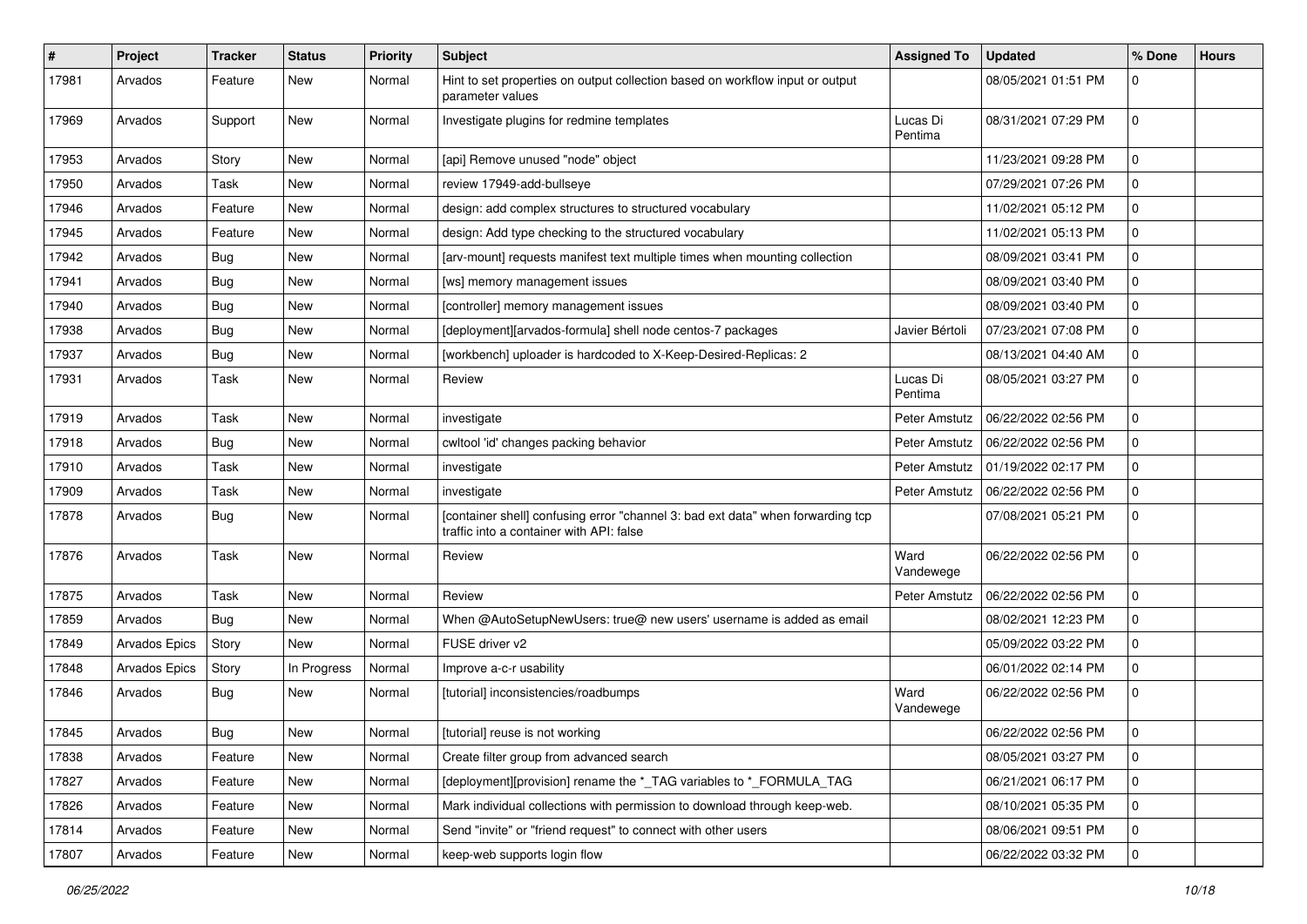| #     | <b>Project</b>       | <b>Tracker</b> | <b>Status</b> | Priority | <b>Subject</b>                                                                                                                                | <b>Assigned To</b> | <b>Updated</b>      | % Done      | <b>Hours</b> |
|-------|----------------------|----------------|---------------|----------|-----------------------------------------------------------------------------------------------------------------------------------------------|--------------------|---------------------|-------------|--------------|
| 17805 | Arvados              | Feature        | In Progress   | Normal   | [fuse] access containers and container_requests through by_id directory in sitefs                                                             | <b>Tom Clegg</b>   | 12/08/2021 07:44 PM | $\Omega$    |              |
| 17786 | Arvados              | Bug            | <b>New</b>    | Normal   | [deployment][webshell][shellinabox] centos 7's shellinabox is not pam-enabled                                                                 |                    | 07/09/2021 07:29 PM | 0           |              |
| 17780 | Arvados              | Bug            | <b>New</b>    | Normal   | [a-d-c] when toggling UsePreemptibleInstances, existing containers that are<br>runnable generate lots of errors                               |                    | 07/06/2021 09:07 PM | $\Omega$    |              |
| 17775 | Arvados              | Bug            | <b>New</b>    | Normal   | [a-d-c] the user should be able to see when preemptible nodes get shut down<br>and the running container requeued                             |                    | 12/14/2021 09:01 PM | $\mathbf 0$ |              |
| 17773 | Arvados              | Feature        | New           | Normal   | support token OIDC token introspection                                                                                                        |                    | 06/08/2021 05:21 PM | $\mathbf 0$ |              |
| 17772 | Arvados              | Feature        | New           | Normal   | use subject identifier (username etc) in "identity_url" instead of "email" for login                                                          |                    | 01/31/2022 04:22 PM | $\mathbf 0$ |              |
| 17771 | Arvados              | Bug            | <b>New</b>    | Normal   | [a-d-c] when a cluster supports preemptible nodes, there should be a knob to<br>allow the user to choose the use of preemptible nodes, or not |                    | 07/06/2021 09:08 PM | $\Omega$    |              |
| 17768 | Arvados              | Feature        | New           | Normal   | Special file/path in collection that indicates a folder shouldn't be expanded by<br>default                                                   |                    | 06/07/2021 02:45 PM | $\Omega$    |              |
| 17764 | Arvados              | Bug            | <b>New</b>    | Normal   | [arv-put] progress update does not refresh frequently enough                                                                                  |                    | 07/06/2021 09:08 PM | $\mathbf 0$ |              |
| 17759 | Arvados              | Bug            | <b>New</b>    | Normal   | [Keep] azure blob driver 404 errors are weird                                                                                                 |                    | 07/06/2021 09:08 PM | $\mathbf 0$ |              |
| 17751 | Arvados              | Feature        | <b>New</b>    | Normal   | [arvados-dispatch-cloud] expose rate-limiting condition in metrics                                                                            | Nico César         | 06/02/2021 08:02 PM | $\mathbf 0$ |              |
| 17746 | Arvados              | Bug            | <b>New</b>    | Normal   | Long lines in the WB2 logs are wrapped messing up the viewport                                                                                |                    | 06/01/2021 09:50 PM | $\Omega$    |              |
| 17745 | Arvados              | Bug            | <b>New</b>    | Normal   | [config] arvados-server config-dump with ec2 driver has confusing output                                                                      |                    | 07/06/2021 09:08 PM | 0           |              |
| 17741 | Arvados              | Bug            | New           | Normal   | Golang SDK CollectionFileSystem uses time.Now() as default Last-Modified for<br>all collections identified by portable data hash              |                    | 06/04/2021 03:30 PM | $\Omega$    |              |
| 17718 | Arvados              | Story          | <b>New</b>    | Normal   | Standalone JWT token support for OIDC                                                                                                         |                    | 06/08/2021 05:21 PM | $\mathbf 0$ |              |
| 17701 | <b>Arvados Epics</b> | Story          | <b>New</b>    | Normal   | WB2 usable on small screens / mobile                                                                                                          |                    | 02/18/2022 10:01 PM | 0           |              |
| 17699 | Arvados              | Story          | In Progress   | Normal   | Design new keepstore internal architecture that supports efficient streaming &<br>range reguests                                              | Tom Clegg          | 09/28/2021 07:41 PM | $\mathbf 0$ |              |
| 17695 | Arvados              | Feature        | In Progress   | Normal   | [costanalyzer] make an accurate report for spot instances on AWS                                                                              |                    | 09/22/2021 08:47 PM | $\mathbf 0$ |              |
| 17694 | Arvados              | Feature        | <b>New</b>    | Normal   | [Keep][keep-web] improve observability of buffer cache                                                                                        |                    | 05/18/2021 08:32 PM | $\mathbf 0$ |              |
| 17693 | Arvados              | Feature        | <b>New</b>    | Normal   | [keep-web] Improve cache efficiency for a mix of fast and slow clients                                                                        |                    | 05/18/2021 08:20 PM | $\Omega$    |              |
| 17684 | Arvados              | Feature        | <b>New</b>    | Normal   | [deployment][arvados-formula] add sudo examples to use arvados as a pam<br>source for shell nodes                                             |                    | 07/06/2021 09:11 PM | $\mathbf 0$ |              |
| 17681 | Arvados              | Bug            | <b>New</b>    | Normal   | [controller] seems to have a really long timeout for its db connection                                                                        |                    | 06/08/2021 05:52 PM | $\Omega$    |              |
| 17674 | Arvados              | Bug            | <b>New</b>    | Normal   | add profiling infrastructure to Rails API server                                                                                              |                    | 06/08/2021 05:53 PM | $\mathbf 0$ |              |
| 17669 | Arvados              | Task           | In Progress   | Normal   | Review                                                                                                                                        | Tom Clegg          | 12/07/2021 12:47 AM | 0           |              |
| 17660 | Arvados              | Task           | In Progress   | Normal   | Review 17209-http-forward                                                                                                                     | Ward<br>Vandewege  | 05/11/2021 07:10 PM | $\mathbf 0$ |              |
| 17628 | Arvados              | Task           | In Progress   | Normal   | 15. push arvbox-demo image                                                                                                                    |                    | 06/09/2021 03:47 PM | $\mathbf 0$ |              |
| 17613 | Arvados              | Feature        | <b>New</b>    | Normal   | "created_by_uuid" field                                                                                                                       |                    | 05/05/2021 03:49 PM | $\mathbf 0$ |              |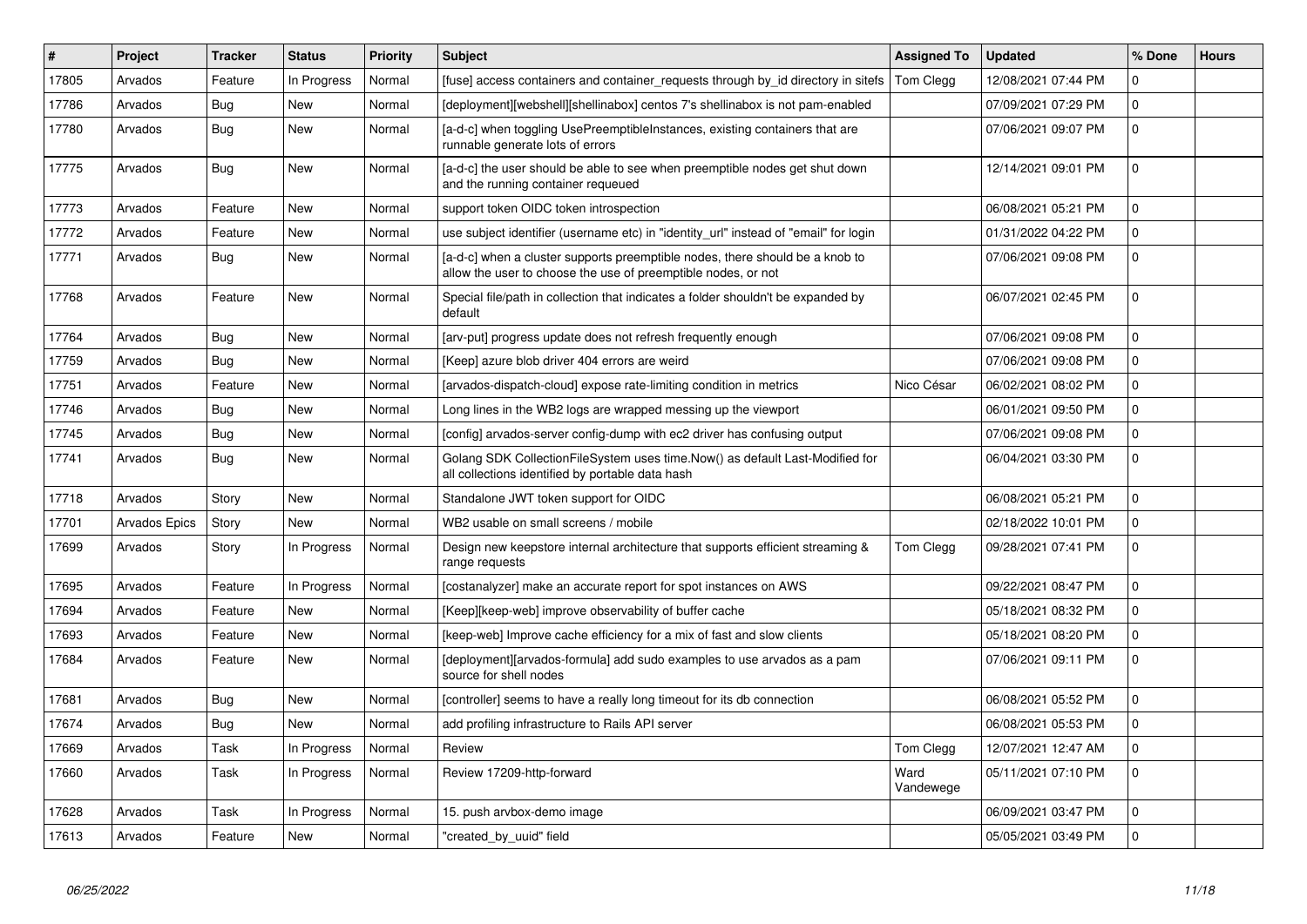| #     | Project                | <b>Tracker</b> | <b>Status</b> | <b>Priority</b> | <b>Subject</b>                                                                                                           | <b>Assigned To</b> | <b>Updated</b>      | % Done       | <b>Hours</b> |
|-------|------------------------|----------------|---------------|-----------------|--------------------------------------------------------------------------------------------------------------------------|--------------------|---------------------|--------------|--------------|
| 17597 | Arvados                | <b>Bug</b>     | New           | Normal          | [keep-web] Improve error response when AnonymousUserToken not configured<br>and no token provided by client              |                    | 04/28/2021 06:24 PM | $\Omega$     |              |
| 17586 | Arvados                | Feature        | New           | Normal          | Merge collections                                                                                                        |                    | 04/26/2021 02:32 PM | 0            |              |
| 17584 | Arvados                | <b>Bug</b>     | New           | Normal          | Permission dialog should indicate that permissions are inherited                                                         |                    | 04/26/2021 02:11 PM | 0            |              |
| 17581 | Arvados                | Feature        | New           | Normal          | Improvement: hierarchy in workflow selection in WB2                                                                      |                    | 04/23/2021 01:56 PM | 0            |              |
| 17580 | Arvados                | Bug            | New           | Normal          | multi-select for inputs in workflow doesn't work anymore                                                                 |                    | 04/23/2021 01:55 PM | 0            |              |
| 17578 | Arvados                | <b>Bug</b>     | <b>New</b>    | Normal          | Global search results presentation in WB2                                                                                |                    | 04/23/2021 01:51 PM | 0            |              |
| 17577 | Arvados                | <b>Bug</b>     | New           | Normal          | Current description not shown under Edit Project                                                                         |                    | 04/22/2021 06:55 AM | $\Omega$     |              |
| 17576 | Arvados                | Bug            | New           | Normal          | Copy collection link includes style                                                                                      |                    | 04/22/2021 06:54 AM | 0            |              |
| 17575 | Arvados                | <b>Bug</b>     | <b>New</b>    | Normal          | "Shared with me" Tree keeps expanding even if I closed it intentionally                                                  |                    | 04/22/2021 06:51 AM | 0            |              |
| 17561 | Arvados                | <b>Bug</b>     | New           | Normal          | [arvados-dispatch-cloud] inst.SetTags() and inst.Destroy() should respect<br>rate-limiting responses from cloud provider |                    | 06/02/2021 08:02 PM | 0            |              |
| 17557 | Arvados                | Task           | New           | Normal          | Review                                                                                                                   |                    | 07/07/2021 06:59 PM | 0            |              |
| 17556 | Arvados                | Task           | In Progress   | Normal          | Review 16997-sort-config-for-diff                                                                                        | Tom Clegg          | 04/28/2021 03:32 PM | 0            |              |
| 17555 | Arvados                | Task           | In Progress   | Normal          | Review<br>16971-Issues-with-Project-and-Collection-name-description-not-being-saved-sh<br>own                            | Daniel Kutyła      | 06/24/2021 08:21 PM | 0            |              |
| 17554 | Arvados                | Task           | <b>New</b>    | Normal          | Review                                                                                                                   |                    | 07/07/2021 06:59 PM | 0            |              |
| 17536 | Arvados                | Task           | <b>New</b>    | Normal          | Review                                                                                                                   | Peter Amstutz      | 04/28/2021 03:55 PM | 0            |              |
| 17520 | Arvados                | Feature        | New           | Normal          | Option to delete a container and all associated child containers, logs and<br>outputs.                                   |                    | 04/07/2021 03:17 PM | 0            |              |
| 17519 | Arvados<br>Workbench 2 | Task           | <b>New</b>    | Normal          | Update workbench1's link from the "Current token" dialog to take the user<br>directly to wb2's "Get API token" dialog.   |                    | 07/06/2021 09:08 PM | 0            |              |
| 17518 | Arvados<br>Workbench 2 | Feature        | <b>New</b>    | Normal          | Workbench2 lets users auto-login and access dialogs through direct links                                                 |                    | 07/06/2021 09:08 PM | $\Omega$     |              |
| 17510 | Arvados                | Feature        | <b>New</b>    | Normal          | Create filter group based on an advanced search query in the UI                                                          |                    | 09/10/2021 01:33 PM | 0            |              |
| 17502 | Arvados                | Task           | In Progress   | Normal          | need help finding docker contain to run correct java version for PharmCAT                                                | Ward<br>Vandewege  | 04/02/2021 01:51 PM | $\Omega$     |              |
| 17494 | Arvados                | Bug            | New           | Normal          | Still updating users from login cluster when nothing changed                                                             |                    | 03/22/2021 04:00 PM | 0            |              |
| 17490 | Arvados                | Feature        | New           | Normal          | [workbench2] make filter groups creatable/editable                                                                       |                    | 07/06/2021 09:08 PM | 0            |              |
| 17483 | Arvados                | Task           | New           | Normal          | Review                                                                                                                   |                    | 04/14/2021 07:47 PM | 0            |              |
| 17478 | Arvados                | Story          | New           | Normal          | Port Rails controller and integration tests for Groups to controller                                                     |                    | 06/08/2021 05:55 PM | $\mathbf{0}$ |              |
| 17477 | Arvados                | Task           | New           | Normal          | document arv-bash                                                                                                        |                    | 03/17/2021 02:47 PM | $\mathbf 0$  |              |
| 17472 | Arvados                | Story          | In Progress   | Normal          | Architecture for displaying container metrics in workbench                                                               | Tom Clegg          | 12/16/2021 04:29 PM | $\mathbf{0}$ |              |
| 17468 | Arvados                | Feature        | New           | Normal          | [controller] Skip repetitive OIDC UserInfo calls if access token validates as an ID<br>token                             |                    | 07/06/2021 09:11 PM | 0            |              |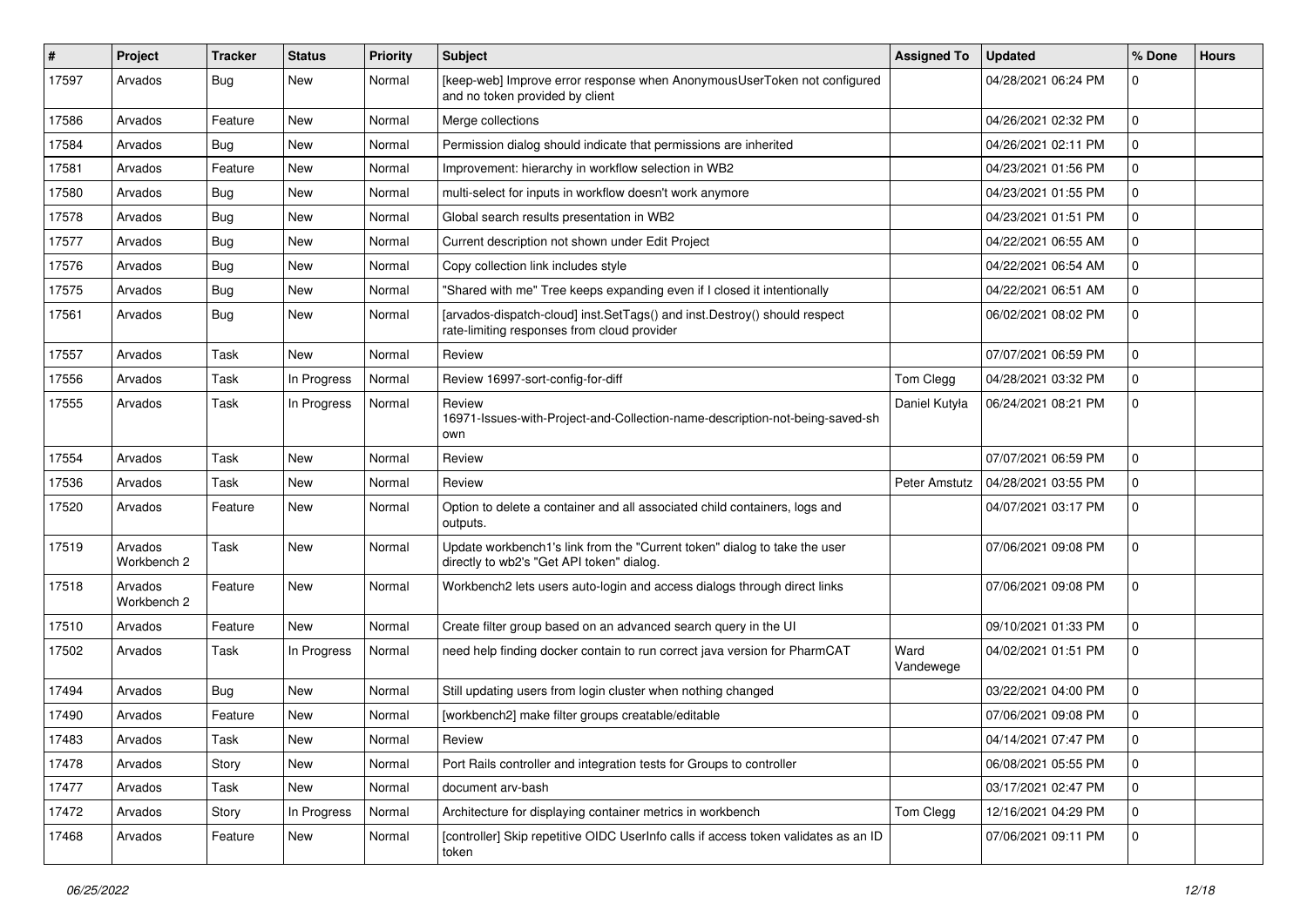| #     | <b>Project</b>         | <b>Tracker</b> | <b>Status</b> | Priority | <b>Subject</b>                                                                                                                      | <b>Assigned To</b>  | <b>Updated</b>      | % Done       | <b>Hours</b> |
|-------|------------------------|----------------|---------------|----------|-------------------------------------------------------------------------------------------------------------------------------------|---------------------|---------------------|--------------|--------------|
| 17461 | Arvados                | Feature        | New           | Normal   | Flag to make turn file format mismatches from an error to a warning                                                                 | Jiayong Li          | 04/14/2021 07:47 PM | 0            |              |
| 17459 | Arvados                | Task           | <b>New</b>    | Normal   | Review                                                                                                                              | Peter Amstutz       | 02/23/2022 03:13 PM | 0            |              |
| 17456 | Arvados                | Task           | New           | Normal   | Review                                                                                                                              | Peter Amstutz       | 05/04/2022 03:19 PM | $\mathbf{0}$ |              |
| 17434 | Arvados                | Bug            | <b>New</b>    | High     | project not shown in hierarchy on the left of wb2                                                                                   |                     | 03/15/2021 02:35 PM | 0            |              |
| 17433 | Arvados                | Bug            | <b>New</b>    | Normal   | Long picklists hide typing field in WB2                                                                                             |                     | 03/01/2021 09:06 PM | 0            |              |
| 17428 | Arvados                | Bug            | New           | Normal   | [deployment] arvados-api-server fails to re-install/upgrade if the postgresql-client<br>and the server versions differ              |                     | 07/06/2021 09:08 PM | 0            |              |
| 17424 | Arvados                | Bug            | <b>New</b>    | Normal   | [API] group contents endpoint edge cases with filter on uuid                                                                        |                     | 03/08/2021 08:48 PM | 0            |              |
| 17420 | Arvados                | Support        | <b>New</b>    | Normal   | Review Lon's cwltool PR                                                                                                             | Peter Amstutz       | 09/15/2021 03:16 PM | 0            |              |
| 17416 | Arvados<br>Workbench 2 | Bug            | New           | Normal   | Make sure dev packages don't get included when making the production build                                                          |                     | 02/19/2021 07:45 PM | 0            |              |
| 17413 | Arvados                | Bug            | <b>New</b>    | Normal   | [arv-mount] Exit (instead of undefined behavior) after unhandled exception                                                          |                     | 07/06/2021 09:08 PM | 0            |              |
| 17412 | Arvados                | Task           | <b>New</b>    | Normal   | Review                                                                                                                              | Peter Amstutz       | 05/26/2021 04:42 PM | 0            |              |
| 17410 | Arvados                | Task           | <b>New</b>    | Normal   | Review                                                                                                                              | Peter Amstutz       | 03/03/2021 06:51 PM | 0            |              |
| 17403 | Arvados                | Task           | In Progress   | Normal   | Review 17337-files-not-visible-in-arvados                                                                                           | Daniel Kutyła       | 03/31/2021 03:23 PM | 0            |              |
| 17401 | Arvados                | Feature        | New           | Normal   | VS code plugin for Arvados                                                                                                          |                     | 02/18/2021 04:27 PM | 0            |              |
| 17400 | Arvados<br>Workbench 2 | Bug            | New           | Normal   | Directly shared collections are displayed as "read-only"                                                                            |                     | 02/17/2021 10:37 PM | 0            |              |
| 17396 | Arvados                | Bug            | <b>New</b>    | High     | Favorites copy dialog further issues                                                                                                |                     | 02/16/2021 10:31 PM | $\mathbf{0}$ |              |
| 17381 | Arvados                | <b>Bug</b>     | New           | Normal   | [playground] [wb2] add a redirect                                                                                                   |                     | 02/12/2021 04:34 PM | 0            |              |
| 17368 | Arvados                | Task           | Feedback      | Normal   | 10. Deploy RC to su92l                                                                                                              | Peter Amstutz       | 03/03/2021 06:03 PM | 0            |              |
| 17358 | Arvados                | Bug            | <b>New</b>    | Normal   | [wb2] mis-placed label?                                                                                                             |                     | 07/06/2021 09:08 PM | 0            |              |
| 17357 | Arvados                | Bug            | <b>New</b>    | Normal   | [wb2] ssh keys for admin user list all of them (in the user tab)                                                                    |                     | 07/06/2021 09:08 PM | 0            |              |
| 17354 | Arvados                | Feature        | New           | Normal   | Be able to inject additional documentation text into WebDAV/s3 info dialog                                                          |                     | 02/09/2021 03:51 PM | $\mathbf{0}$ |              |
| 17348 | Arvados                | Story          | New           | Normal   | Example workflow template which streams data from S3 in first step, does some<br>computation steps, and uploads results back to S3. |                     | 02/05/2021 06:02 PM | 0            |              |
| 17347 | Arvados                | Bug            | <b>New</b>    | Normal   | crunch-run -- list fatal error out of memory                                                                                        |                     | 02/05/2021 05:22 PM | 0            |              |
| 17345 | Arvados                | Bug            | New           | Normal   | [boot] handle dependency upgrades better in "arvados-package build"                                                                 |                     | 07/06/2021 09:12 PM | 0            |              |
| 17344 | Arvados                | Story          | New           | Normal   | [boot] Make arvados-server-easy package suitable for demo use case                                                                  | Tom Clegg           | 07/06/2021 09:12 PM | 0            |              |
| 17327 | Arvados                | Feature        | New           | Normal   | Go codegen for reading/writing CWL                                                                                                  | Nico César          | 03/03/2021 06:51 PM | 0            |              |
| 17326 | Arvados                | Task           | New           | Normal   | Review                                                                                                                              | Lucas Di<br>Pentima | 03/17/2021 03:55 PM | 0            |              |
| 17320 | Arvados                | Support        | New           | Normal   | Explain what additonal configuration is needed for provision.sh to go to<br>production                                              | Peter Amstutz       | 05/26/2021 04:42 PM | $\mathbf{0}$ |              |
| 17314 | Arvados                | <b>Bug</b>     | New           | Normal   | [API] [controller] [Workbench] 404 on foreign user UUID in admin interface                                                          |                     | 07/06/2021 09:08 PM | 0            |              |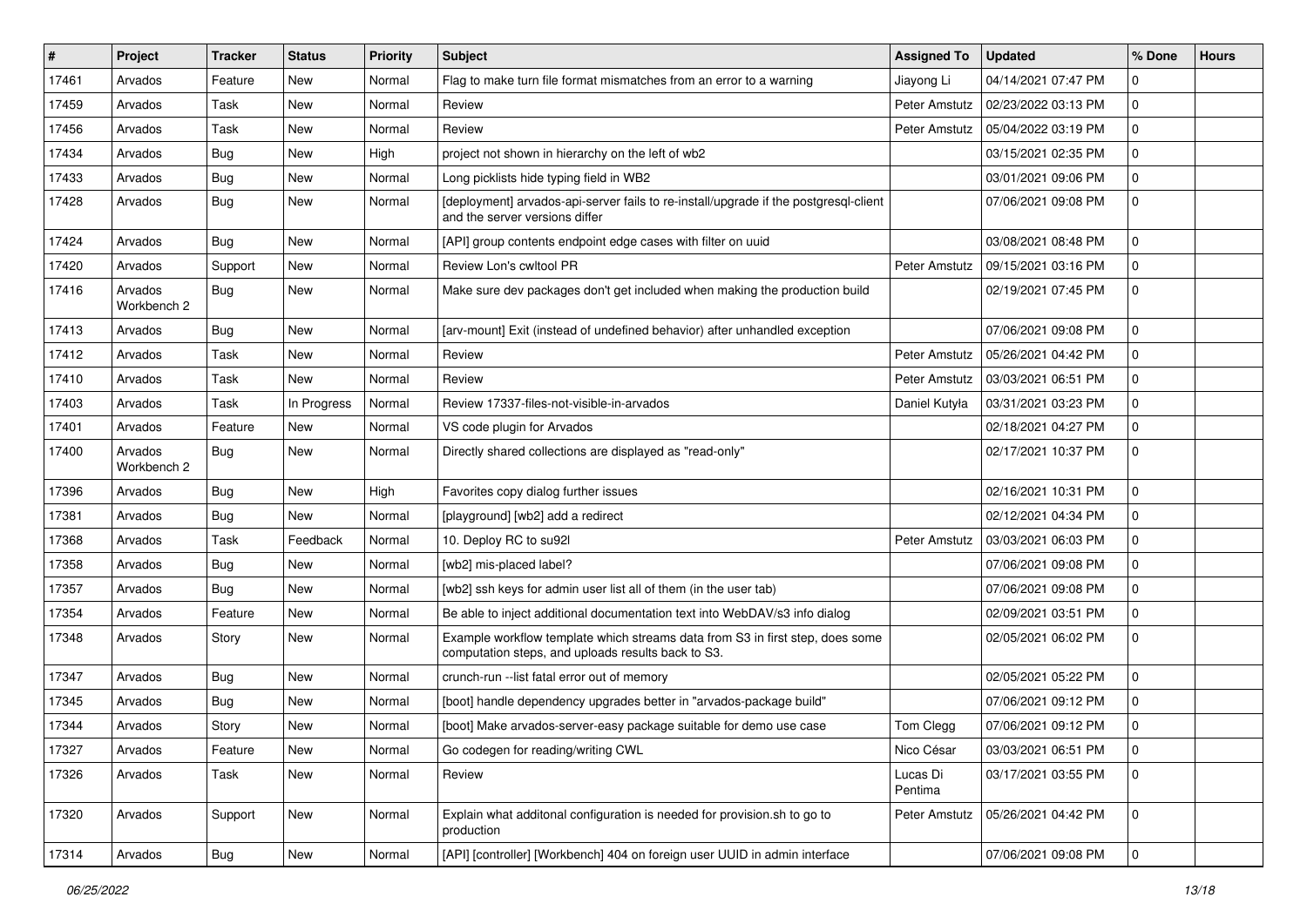| #     | Project                | <b>Tracker</b> | <b>Status</b> | <b>Priority</b> | <b>Subject</b>                                                              | <b>Assigned To</b> | <b>Updated</b>      | % Done       | <b>Hours</b> |
|-------|------------------------|----------------|---------------|-----------------|-----------------------------------------------------------------------------|--------------------|---------------------|--------------|--------------|
| 17313 | Arvados                | Feature        | New           | Normal          | [Documentation] improve federation documentation                            | Ward<br>Vandewege  | 03/17/2021 03:55 PM | 0            |              |
| 17310 | Arvados                | Feature        | New           | Normal          | SAML support                                                                |                    | 02/01/2021 06:49 PM | $\mathbf{0}$ |              |
| 17309 | Arvados                | Feature        | New           | Normal          | Keep "Shared with me" collapsed unless opened manually                      |                    | 02/01/2021 04:58 PM | 0            |              |
| 17304 | Arvados                | Feature        | <b>New</b>    | Normal          | Allow setting properties on processes                                       |                    | 01/29/2021 04:59 PM | 0            |              |
| 17303 | Arvados                | Feature        | New           | Normal          | List properties and allow filtering by them in the project listings         |                    | 01/29/2021 04:57 PM | 0            |              |
| 17300 | Arvados                | Bug            | <b>New</b>    | High            | array of array of File causes 'NoneType' object has no attribute 'resolved' |                    | 01/29/2021 02:19 PM | 0            |              |
| 17292 | Arvados                | Feature        | New           | Normal          | Merging collections feature                                                 |                    | 01/25/2021 05:00 PM | $\mathbf{0}$ |              |
| 17291 | Arvados                | Bug            | New           | Normal          | Copy selected to collection issue                                           |                    | 01/25/2021 04:59 PM | 0            |              |
| 17287 | Arvados                | Story          | In Progress   | Normal          | Ruby 2.5 will be EOLed soon, make sure to be ready for 2.6                  |                    | 08/30/2021 06:12 PM | 0            |              |
| 17283 | Arvados                | Task           | New           | Normal          | Review                                                                      | Ward<br>Vandewege  | 03/04/2021 08:13 PM | 0            |              |
| 17277 | Arvados                | Task           | New           | Normal          | Make sure machine is configured to respond for that virtual host            | Ward<br>Vandewege  | 02/24/2021 07:45 PM | 0            |              |
| 17275 | Arvados                | Bug            | <b>New</b>    | Normal          | Move Go Arvados RPC module into Go SDK & migrate to new API                 |                    | 01/20/2021 04:36 PM | 0            |              |
| 17274 | Arvados                | Story          | New           | Normal          | Add "viewer.commonwl.org" DNS alias                                         | Peter Amstutz      | 02/24/2021 07:45 PM | 0            |              |
| 17272 | Arvados                | Story          | New           | Normal          | Doc site feedback                                                           |                    | 01/20/2021 04:44 PM | 0            |              |
| 17261 | Arvados                | Feature        | <b>New</b>    | Normal          | Determine ownership of objects within wb2                                   |                    | 01/19/2021 06:29 PM | 0            |              |
| 17251 | Arvados                | Feature        | New           | Normal          | Investigate mypyc for arvados-cwl-runner                                    |                    | 01/08/2021 03:56 PM | 0            |              |
| 17244 | Arvados                | Bug            | New           | Normal          | Make sure cgroupsV2 works with Arvados                                      |                    | 01/19/2021 06:43 PM | 0            |              |
| 17232 | Arvados                | Support        | New           | Normal          | add example of readRDS() to arvadosR help                                   |                    | 11/09/2021 07:58 PM | 0            |              |
| 17214 | Arvados                | Story          | New           | Normal          | Investigate using tracing                                                   |                    | 01/19/2021 06:30 PM | 0            |              |
| 17209 | Arvados                | Feature        | In Progress   | Normal          | Controller forwards web requests to crunch worker nodes                     | Tom Clegg          | 05/11/2021 07:10 PM | 0            |              |
| 17207 | Arvados Epics          | Story          | New           | Normal          | External access to web services running in containers                       |                    | 05/09/2022 03:20 PM | $\mathbf 0$  |              |
| 17206 | Arvados                | Feature        | New           | Normal          | crunch-run reverse proxies HTTP requests to container                       |                    | 01/19/2021 07:00 PM | 0            |              |
| 17195 | Arvados<br>Workbench 2 | Bug            | New           | Normal          | workbench2/static/js/main.ad432f16.js has c97qk.arvadosapi.com hardcoded    |                    | 12/05/2020 07:41 PM | 0            |              |
| 17194 | Arvados                | Feature        | <b>New</b>    | Normal          | support Amazon Linux                                                        |                    | 12/04/2020 07:54 PM | 0            |              |
| 17186 | Arvados                | Bug            | New           | Normal          | [dispatch] broken node logs should also be copied to a-d-c logs             |                    | 12/02/2020 05:49 PM | 0            |              |
| 17185 | Arvados                | Feature        | New           | Normal          | [adc] add broken node metrics                                               | Tom Clegg          | 04/28/2021 01:37 PM | 0            |              |
| 17181 | Arvados                | Task           | New           | Normal          | Talk to Michael                                                             |                    | 12/15/2020 06:20 PM | 0            |              |
| 17178 | Arvados                | Feature        | New           | Normal          | Render live graphs of container crunchstat in wb2                           |                    | 01/18/2022 09:46 PM | $\mathbf 0$  |              |
| 17174 | Arvados                | Feature        | New           | Normal          | Menu item ordering                                                          |                    | 12/01/2020 09:29 PM | $\mathbf 0$  |              |
| 17172 | Arvados                | Feature        | New           | Normal          | Stale-while-revalidate caching strategy for requests                        |                    | 12/01/2020 07:04 PM | $\mathbf 0$  |              |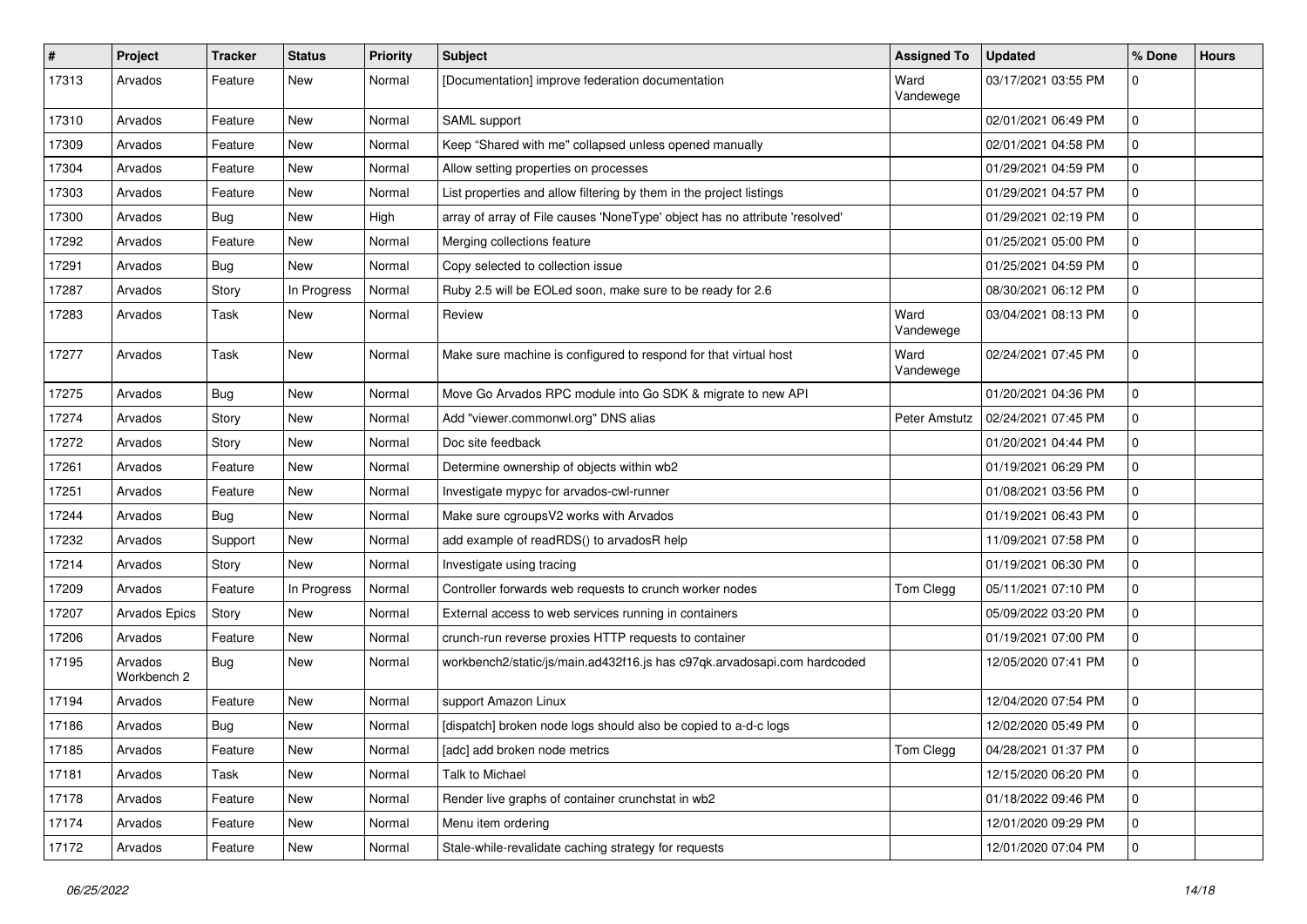| $\vert$ # | Project              | <b>Tracker</b> | <b>Status</b> | <b>Priority</b> | Subject                                                                                                          | <b>Assigned To</b>  | <b>Updated</b>      | % Done      | <b>Hours</b> |
|-----------|----------------------|----------------|---------------|-----------------|------------------------------------------------------------------------------------------------------------------|---------------------|---------------------|-------------|--------------|
| 17168     | Arvados              | Bug            | In Progress   | Normal          | Add some basic documentation about wb2 to user guide                                                             | Sarah Zaranek       | 11/30/2020 09:28 PM | 0           |              |
| 17166     | Arvados              | Support        | Feedback      | Normal          | Set up CWL project jenkins server                                                                                |                     | 12/15/2020 06:20 PM | 0           |              |
| 17160     | Arvados              | Bug            | New           | Normal          | [packaging] upgrade run_upload_packages.py to use twine for upload to PyPI                                       |                     | 11/23/2020 04:28 PM | 0           |              |
| 17159     | Arvados              | Bug            | <b>New</b>    | Normal          | [build] make build-packages-python-ruby run on a Jenkins satellite                                               |                     | 11/23/2020 04:25 PM | 0           |              |
| 17158     | Arvados              | Bug            | <b>New</b>    | Normal          | Cannot execute a registered CommandLineTool, only Workflow                                                       |                     | 11/23/2020 04:20 PM | 0           |              |
| 17157     | Arvados              | Bug            | New           | Normal          | Workbench should have all collection updates result in new versions                                              |                     | 11/23/2020 04:22 PM | 0           |              |
| 17153     | Arvados              | Bug            | New           | Normal          | Displays "Your project is empty." instead of "Nothing matched the search" when<br>a search doesn't find anything |                     | 11/19/2020 08:16 PM | 0           |              |
| 17149     | Arvados              | Feature        | New           | Normal          | Checkpoint / snapshot to support migrating tasks when more memory is needed                                      |                     | 11/19/2020 10:42 AM | 0           |              |
| 17148     | Arvados              | Feature        | <b>New</b>    | Normal          | add logging middleware to lib/cmd                                                                                |                     | 06/07/2021 02:42 PM | 0           |              |
| 17116     | Arvados              | Story          | New           | Normal          | Consider excluding api_client_authorization from audit logs by default.                                          |                     | 11/16/2020 04:23 PM | 0           |              |
| 17112     | Arvados              | Feature        | New           | Normal          | Store unsigned collection manifests in keep                                                                      |                     | 11/13/2020 10:40 PM | 0           |              |
| 17110     | Arvados              | Feature        | <b>New</b>    | Normal          | Container reuse on sub-workflows and chunks of scatter inputs                                                    |                     | 11/13/2020 03:54 PM | 0           |              |
| 17104     | Arvados              | Feature        | New           | Normal          | Feature to toggle "detailed rows" in project view                                                                |                     | 11/30/2020 05:42 PM | 0           |              |
| 17100     | Arvados              | Feature        | New           | Normal          | Audit logs should include current/logged in user                                                                 |                     | 11/09/2020 04:37 PM | 0           |              |
| 17089     | Arvados              | Task           | New           | Normal          | Review                                                                                                           | Lucas Di<br>Pentima | 02/02/2021 06:32 PM | 0           |              |
| 17074     | Arvados              | Bug            | <b>New</b>    | Normal          | Use count=none & keyset paging                                                                                   |                     | 11/03/2020 09:15 PM | 0           |              |
| 17073     | Arvados              | Bug            | New           | Normal          | Permission links originating from users should only update that user                                             | Peter Amstutz       | 02/02/2021 06:32 PM | 0           |              |
| 17070     | Arvados              | Feature        | New           | Normal          | [packaging][centos] build packages for centos8                                                                   |                     | 07/06/2021 09:12 PM | 0           |              |
| 17054     | Arvados              | Feature        | In Progress   | Normal          | Custom naming for scatter steps                                                                                  |                     | 05/04/2022 03:19 PM | 0           |              |
| 17052     | Arvados              | Bug            | In Progress   | Normal          | arvados-server replaces run_test_services.py                                                                     |                     | 10/28/2020 04:37 PM | 0           |              |
| 17050     | <b>Arvados Epics</b> | Story          | In Progress   | Normal          | arvados.org 2.0                                                                                                  |                     | 04/07/2022 06:45 PM | 0           |              |
| 17041     | Arvados              | Bug            | New           | Normal          | Upload doesn't work on arvbox-demo                                                                               |                     | 10/22/2020 08:05 PM | 0           |              |
| 17038     | Arvados              | Feature        | New           | Normal          | [controller] Option to request additional scopes, and verify additional claims,<br>during OpenID Connect auth    |                     | 05/19/2021 09:04 PM | 0           |              |
| 17037     | Arvados              | Feature        | <b>New</b>    | Normal          | [controller] Improve use of given_name/family_name fields for generic OpenID<br>Connect providers                |                     | 10/21/2020 05:33 PM | 0           |              |
| 17005     | Arvados              | Bug            | New           | Normal          | CWL v1.2 Conformance test 83 failed twice on the new Arvados Playground                                          |                     | 10/14/2020 04:19 PM | 0           |              |
| 17002     | Arvados Epics        | Story          | In Progress   | Normal          | Arvados Overview Video (Big Picture Video)                                                                       |                     | 06/01/2022 02:20 PM | 0           |              |
| 17001     | Arvados Epics        | Story          | New           | Normal          | WGS Demo Works in WB2 and Is Updated to Reflect WB2 Features                                                     |                     | 06/01/2022 02:34 PM | 0           |              |
| 16975     | Arvados              | Feature        | New           | Normal          | Direct navigation to federated objects                                                                           |                     | 11/03/2020 08:50 PM | $\mathbf 0$ |              |
| 16973     | Arvados              | Bug            | New           | Normal          | No "disable re-use" option when running a newly registered workflow                                              |                     | 10/07/2020 06:46 PM | 0           |              |
| 16972     | Arvados              | Bug            | New           | Normal          | Container request page doesn't refresh                                                                           |                     | 10/07/2020 06:33 PM | 0           |              |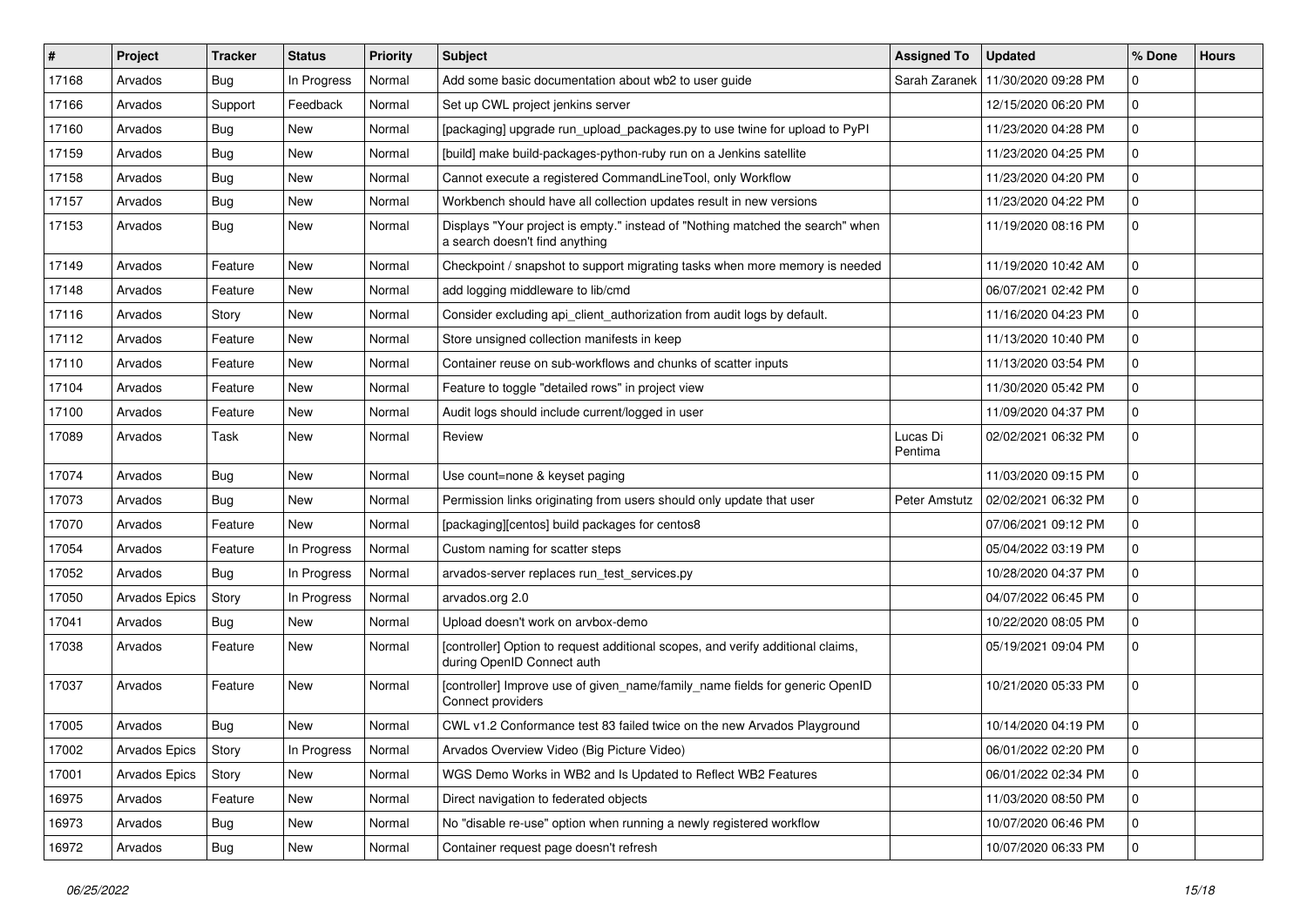| ∦     | Project                | <b>Tracker</b> | <b>Status</b> | <b>Priority</b> | <b>Subject</b>                                                                                    | <b>Assigned To</b> | <b>Updated</b>      | % Done      | <b>Hours</b> |
|-------|------------------------|----------------|---------------|-----------------|---------------------------------------------------------------------------------------------------|--------------------|---------------------|-------------|--------------|
| 16970 | Arvados                | Bug            | New           | Normal          | "Shared" option in sharing dialog is confusing                                                    |                    | 10/07/2020 06:30 PM | 0           |              |
| 16969 | Arvados<br>Workbench 2 | Bug            | <b>New</b>    | Normal          | User with can_manage access can drop own permissions by making "private"                          |                    | 09/10/2021 01:33 PM | 0           |              |
| 16964 | Arvados                | Task           | <b>New</b>    | Normal          | Review                                                                                            | Peter Amstutz      | 07/15/2021 06:55 PM | 0           |              |
| 16945 | Arvados Epics          | Story          | In Progress   | Normal          | WB2 Workflows / containers feature parity                                                         |                    | 06/01/2022 02:16 PM | 0           |              |
| 16943 | Arvados Epics          | Story          | <b>New</b>    | Normal          | WB2 Descriptions, project & collection operations                                                 |                    | 06/01/2022 02:18 PM | 0           |              |
| 16933 | Arvados                | Bug            | <b>New</b>    | Normal          | [login federation] post-trashing collection UX bug                                                |                    | 09/30/2020 04:49 PM | $\mathbf 0$ |              |
| 16932 | Arvados                | Bug            | New           | Normal          | [login federation] trashing collections: snackbar issues                                          |                    | 10/02/2020 03:31 PM | 0           |              |
| 16931 | Arvados                | Bug            | <b>New</b>    | Normal          | [login federation] Not Found modal when looking at trashed collection                             |                    | 09/30/2020 04:39 PM | 0           |              |
| 16888 | Arvados                | Bug            | In Progress   | Normal          | Federate container token cannot access resources on other clusters                                | Tom Clegg          | 06/22/2022 03:25 PM | 0           |              |
| 16881 | Arvados                | Task           | <b>New</b>    | Normal          | Review                                                                                            | Peter Amstutz      | 03/17/2021 03:58 PM | 0           |              |
| 16879 | Arvados                | Task           | <b>New</b>    | Normal          | Review                                                                                            | Peter Amstutz      | 09/23/2020 04:27 PM | 0           |              |
| 16871 | Arvados                | Support        | <b>New</b>    | Normal          | Translate NextFlow workflows to CWL with notes                                                    |                    | 09/22/2020 06:18 PM | 0           |              |
| 16870 | Arvados                | Story          | New           | Normal          | Research & create examples of other CWL patterns                                                  | Jiayong Li         | 10/30/2020 04:11 PM | 0           |              |
| 16869 | Arvados                | Story          | <b>New</b>    | Normal          | Go through workflow patterns and add them to the CWL patterns repo                                | Jiayong Li         | 10/30/2020 04:11 PM | 0           |              |
| 16867 | Arvados                | Bug            | New           | Normal          | <b>Rust SDK</b>                                                                                   |                    | 09/23/2020 09:04 AM | 0           |              |
| 16866 | Arvados                | Feature        | New           | Normal          | Support OpenAPI                                                                                   |                    | 10/16/2020 04:50 PM | 0           |              |
| 16858 | <b>Arvados Epics</b>   | Story          | New           | Normal          | Collection check in / check out                                                                   |                    | 02/18/2022 09:55 PM | 0           |              |
| 16853 | Arvados                | <b>Bug</b>     | New           | Normal          | [arvbox] various bugs                                                                             |                    | 09/18/2020 08:55 PM | 0           |              |
| 16852 | Arvados                | <b>Bug</b>     | New           | Normal          | [keep-balance] replication level distribution should account for volumes' built-in<br>replication |                    | 07/06/2021 09:12 PM | $\Omega$    |              |
| 16851 | Arvados                | Bug            | <b>New</b>    | Normal          | [keep-balance] "underreplicated blocks" are overcounted in log messages                           |                    | 07/06/2021 09:12 PM | 0           |              |
| 16849 | Arvados                | Feature        | New           | Normal          | Investigate / document using Rabix Composer + arv-mount +<br>arvados-cwl-runner                   |                    | 09/18/2020 05:19 PM | 0           |              |
| 16843 | Arvados                | Feature        | <b>New</b>    | Normal          | [a-d-c] admin cli                                                                                 |                    | 07/06/2021 09:08 PM | 0           |              |
| 16832 | Arvados                | Bug            | New           | Normal          | replace linkchecker in our build environment                                                      | Ward<br>Vandewege  | 11/04/2020 05:23 PM | 0           |              |
| 16830 | Arvados                | <b>Bug</b>     | New           | Normal          | [keep-web] S3 PutObject response should have content MD5                                          |                    | 07/06/2021 09:12 PM | 0           |              |
| 16816 | Arvados                | Task           | New           | Normal          | Review                                                                                            |                    | 02/02/2021 06:33 PM | 0           |              |
| 16805 | Arvados                | Bug            | New           | Normal          | "enter" dismisses setup dialog instead of submitting                                              |                    | 09/08/2020 08:46 PM | 0           |              |
| 16802 | Arvados                | Feature        | <b>New</b>    | Normal          | [packaging] create an arvados-shell-node package                                                  |                    | 07/06/2021 09:08 PM | 0           |              |
| 16800 | Arvados                | Feature        | New           | Normal          | PAM sets Arvados environment vars                                                                 |                    | 09/02/2020 05:09 PM | $\mathbf 0$ |              |
| 16784 | Arvados                | Feature        | New           | Normal          | Roles view                                                                                        |                    | 08/31/2020 03:00 PM | 0           |              |
| 16782 | Arvados Epics          | Story          | New           | Normal          | Add-on module system                                                                              |                    | 02/18/2022 09:55 PM | 0           |              |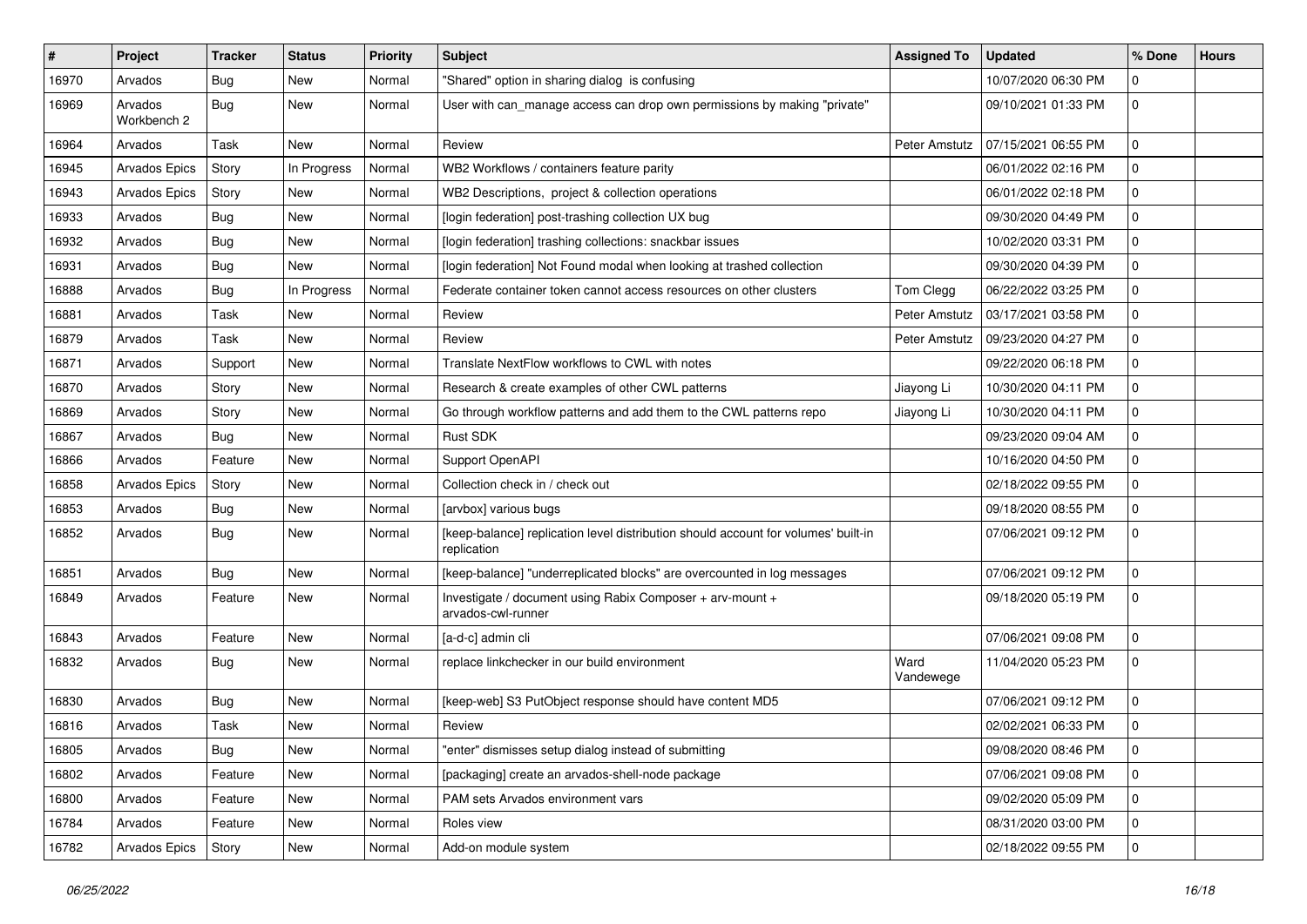| $\vert$ # | Project | <b>Tracker</b> | <b>Status</b> | Priority | <b>Subject</b>                                                                           | <b>Assigned To</b> | <b>Updated</b>      | % Done       | <b>Hours</b> |
|-----------|---------|----------------|---------------|----------|------------------------------------------------------------------------------------------|--------------------|---------------------|--------------|--------------|
| 16771     | Arvados | <b>Bug</b>     | New           | Normal   | [keepstore, arvados-dispatch-cloud] Driver parameter should be specified<br>consistently |                    | 08/26/2020 10:07 PM | $\Omega$     |              |
| 16768     | Arvados | Task           | New           | Normal   | Review                                                                                   | Peter Amstutz      | 08/26/2020 08:17 PM | $\Omega$     |              |
| 16764     | Arvados | Task           | New           | Normal   | Review                                                                                   | Tom Clegg          | 01/19/2021 06:29 PM | 0            |              |
| 16744     | Arvados | Feature        | <b>New</b>    | Normal   | [keep-web] Support more S3 write APIs: DeleteObjects, POST object                        |                    | 07/06/2021 09:12 PM | 0            |              |
| 16741     | Arvados | Story          | New           | Normal   | Upload verification tool                                                                 |                    | 08/24/2020 03:51 PM | $\Omega$     |              |
| 16738     | Arvados | Feature        | <b>New</b>    | Normal   | [a-d-c] introduce concept of "quota partition"                                           |                    | 07/06/2021 09:08 PM | $\mathbf 0$  |              |
| 16728     | Arvados | Story          | New           | Normal   | Migrate federated workflow and federation user migrate tests to use<br>arvados-boot      |                    | 08/19/2020 05:05 PM | $\Omega$     |              |
| 16701     | Arvados | Feature        | <b>New</b>    | Normal   | Tool to compare contents of a local file system to contents of a collection              |                    | 08/14/2020 08:13 PM | $\Omega$     |              |
| 16682     | Arvados | Bug            | New           | Normal   | Missing nodejs should not be a fatal error for submitting a workflow                     | Nico César         | 06/07/2021 03:01 PM | 0            |              |
| 16673     | Arvados | Support        | <b>New</b>    | Normal   | Document using OpenID Connect support for AAI                                            | Peter Amstutz      | 01/19/2021 06:29 PM | $\mathbf 0$  |              |
| 16664     | Arvados | Story          | New           | Normal   | Remove legacy config loading                                                             |                    | 08/04/2020 08:27 PM | $\mathbf{0}$ |              |
| 16658     | Arvados | Bug            | <b>New</b>    | Normal   | [Bug] "Move/Copy To" Dialog does not list all possible target locations.                 |                    | 07/30/2020 05:31 PM | $\Omega$     |              |
| 16656     | Arvados | Bug            | New           | Normal   | Arvados bug (GUI): Favorites not displayed in ARV move function                          |                    | 07/30/2020 05:29 PM | $\mathbf{0}$ |              |
| 16651     | Arvados | Feature        | New           | Normal   | Show sharing dialog also for users with read and write permissions                       |                    | 07/30/2020 05:11 PM | $\Omega$     |              |
| 16650     | Arvados | Feature        | New           | Normal   | Downloading and open in new tab for subfolders in data collection                        |                    | 07/30/2020 05:09 PM | $\mathbf{0}$ |              |
| 16646     | Arvados | Feature        | New           | Normal   | Search in Data collection                                                                |                    | 07/30/2020 05:05 PM | $\Omega$     |              |
| 16644     | Arvados | Feature        | New           | Normal   | Move files into existing collection                                                      |                    | 07/30/2020 05:03 PM | 0            |              |
| 16643     | Arvados | Feature        | New           | Normal   | Notification functionality                                                               |                    | 07/30/2020 05:02 PM | 0            |              |
| 16642     | Arvados | Feature        | New           | Normal   | Processes page                                                                           |                    | 07/30/2020 05:02 PM | 0            |              |
| 16641     | Arvados | Feature        | New           | Normal   | Move / copy dialog with search field                                                     |                    | 02/23/2021 04:52 PM | 0            |              |
| 16640     | Arvados | Feature        | New           | Normal   | Cluster c97qk interferes with proper search function                                     |                    | 07/30/2020 05:00 PM | 0            |              |
| 16639     | Arvados | Feature        | New           | Normal   | Display number of hits for search function                                               |                    | 07/30/2020 04:57 PM | 0            |              |
| 16638     | Arvados | Feature        | <b>New</b>    | Normal   | Open search result in new tab                                                            |                    | 07/30/2020 04:56 PM | $\Omega$     |              |
| 16633     | Arvados | Bug            | New           | Normal   | "Arvados VM" is not defined in the docs                                                  |                    | 07/26/2020 10:53 AM | 0            |              |
| 16617     | Arvados | Feature        | <b>New</b>    | Normal   | Improve arv-copy for workflows                                                           |                    | 07/26/2021 06:01 PM | $\Omega$     |              |
| 16614     | Arvados | Bug            | New           | Normal   | Submitting workflows with large numbers of file inputs is very slow                      |                    | 11/03/2020 08:10 PM | $\mathbf{0}$ |              |
| 16610     | Arvados | Task           | <b>New</b>    | Normal   | Review                                                                                   |                    | 07/07/2021 06:59 PM | 0            |              |
| 16607     | Arvados | Task           | New           | Normal   | Review                                                                                   | Ward<br>Vandewege  | 10/14/2020 07:52 PM | $\Omega$     |              |
| 16593     | Arvados | Feature        | New           | Normal   | Way to determine owner to be able to request access                                      |                    | 08/03/2020 05:25 PM | 0            |              |
| 16590     | Arvados | Feature        | New           | Normal   | support dynamic arvados users on shell nodes (NSS)                                       |                    | 07/09/2020 06:40 PM | $\Omega$     |              |